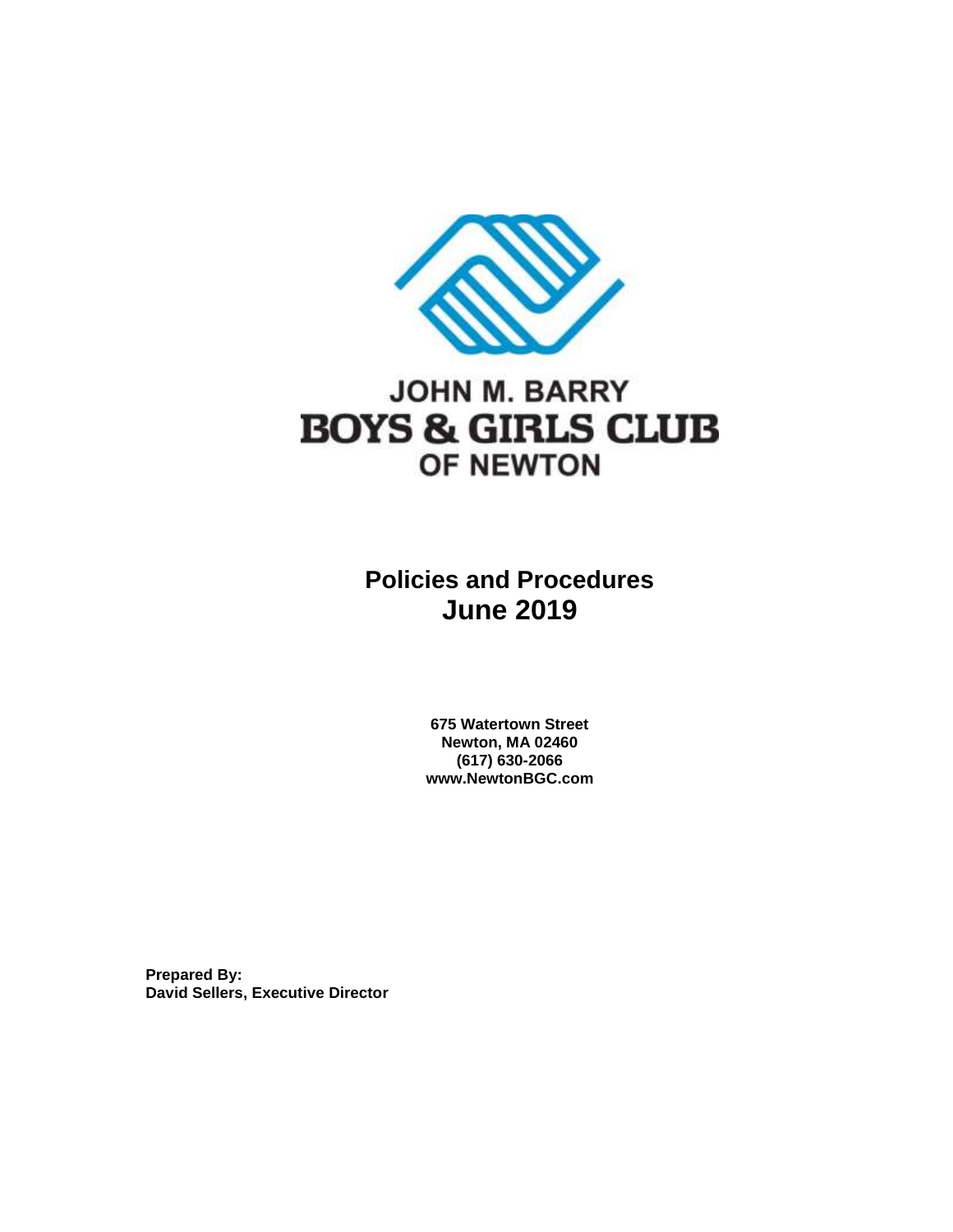

### John M. Barry Boys & Girls Club of Newton

675 Watertown Street - Newton, MA 02460-1355 Phone: (617) 630-2066 Fax: (617) 630-8999

# **Program Policies and Procedures Manual**

| Table of Contents       | Page # |
|-------------------------|--------|
|                         |        |
| <b>GENERAL POLICIES</b> |        |
|                         |        |
|                         |        |
|                         |        |
|                         |        |
|                         |        |
|                         |        |
|                         |        |
|                         |        |
|                         |        |
|                         |        |
|                         |        |
|                         |        |
|                         |        |
|                         |        |
|                         |        |
|                         |        |
|                         |        |
|                         |        |

### **SUMMER CAMP POLICIES**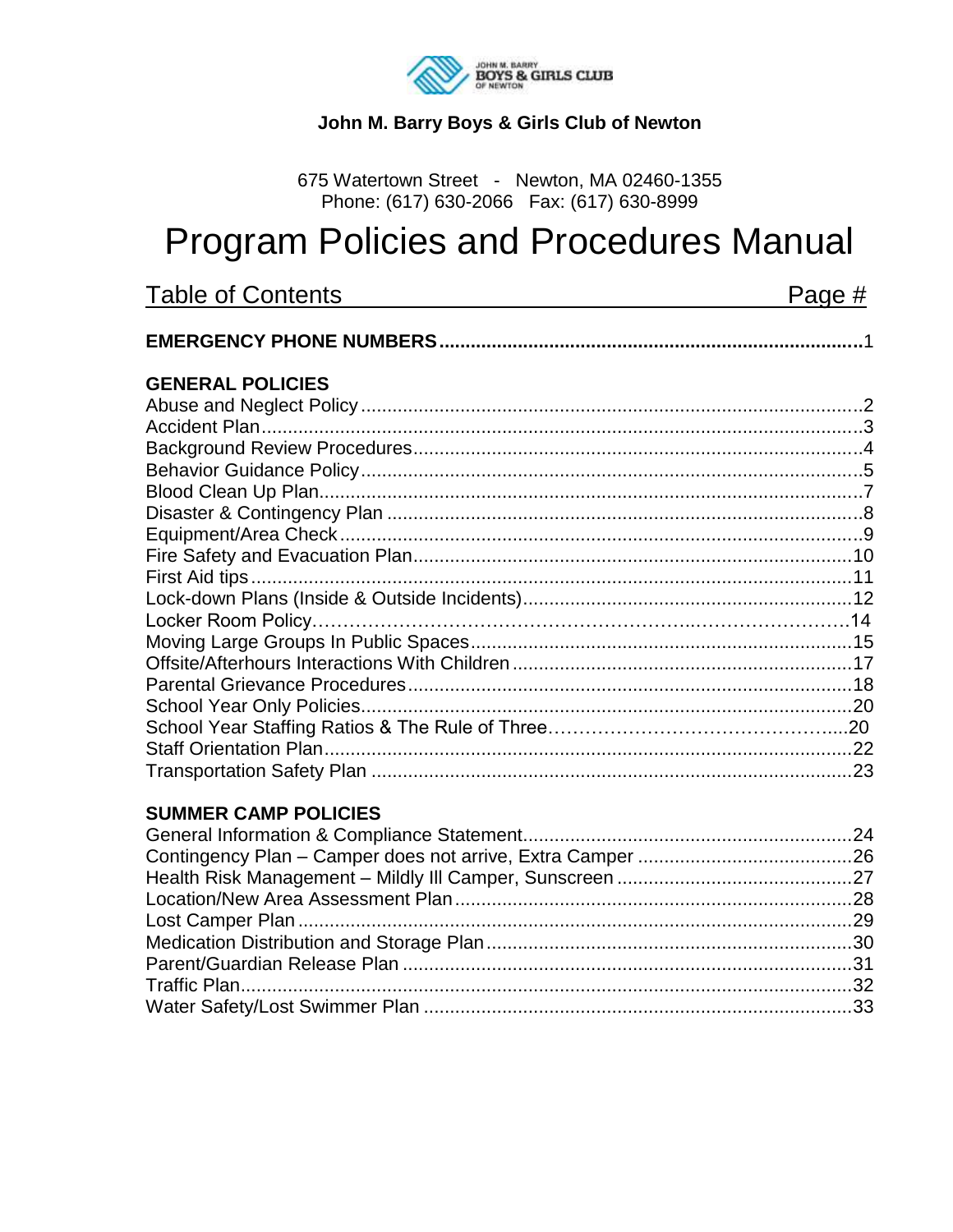

# Emergency Phone List

| Department of Children and Family Services  781 641-8500 |  |
|----------------------------------------------------------|--|
| Newton Crisis Response Team  617 552-7120 Carol          |  |
| Newton Wellesley Hospital Counseling 617 243-6522        |  |
|                                                          |  |
|                                                          |  |
|                                                          |  |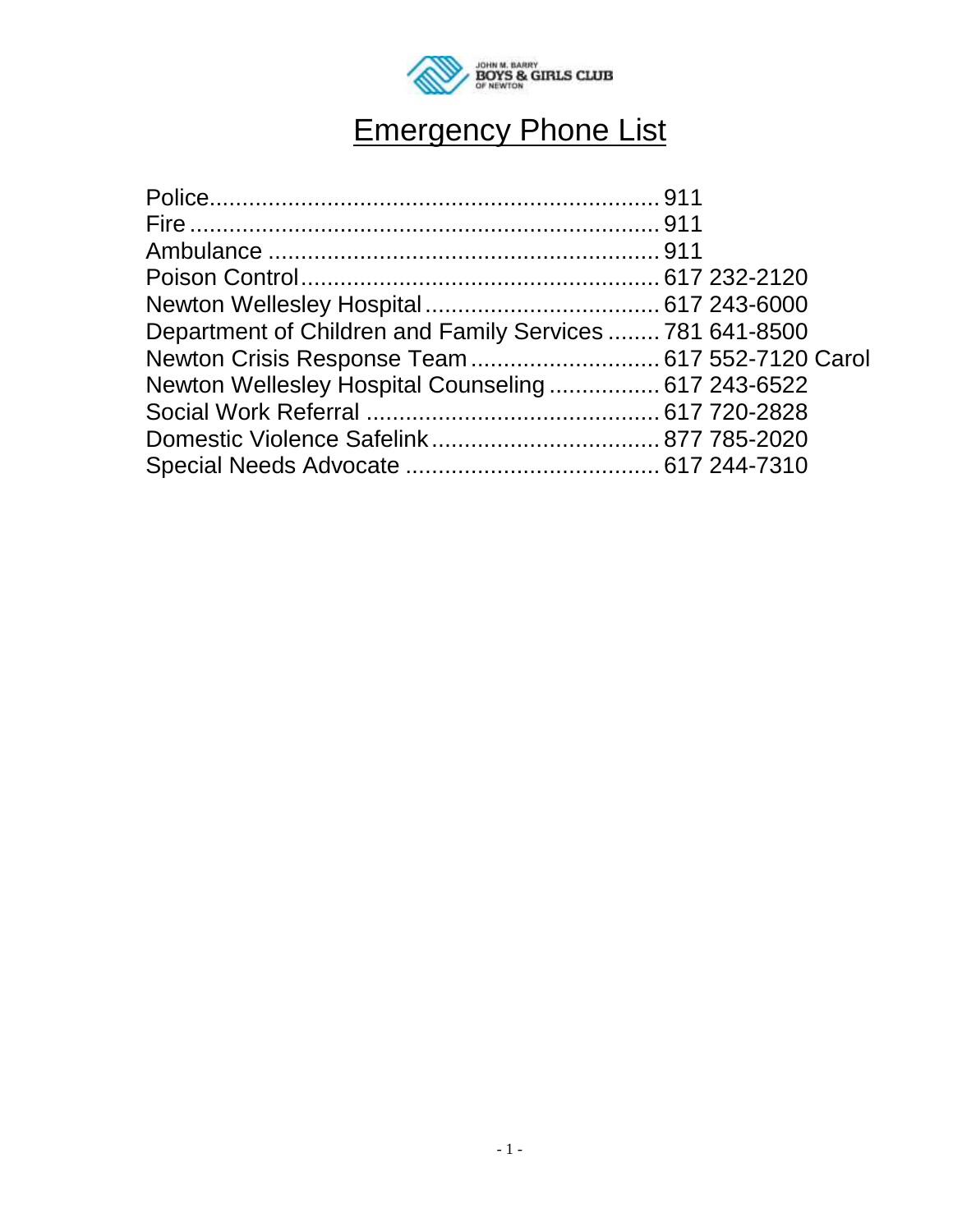

### Child Abuse and Neglect Policy

In 1999 it was reported that every day in Massachusetts approximately 90 children are reported to be abused or neglected. That represents 1 out of every 60 children living in the state.

Massachusetts law (Chapter 119, Section 51A) requires that various members of the community, such as physicians, teachers, social workers, daycare workers, emergency medical technicians, police, fire fighters who in their professional capacity have reason to believe that a child under the age of 18 is suffering physical, emotional, or sexual abuse or from neglect shall immediately report such a condition to the Department of Social Services.

All employees of the John M. Barry Boys & Girls Club of Newton are required to follow the following procedures in the event that abuse or neglect is suspected:

- 1. Immediately notify the Program Director or Camp Director. If the situation involves the Program Director or Camp Director, notify the Executive Director. If both are involved or if you have continued concerns after sharing this information with your supervisor, follow the instructions below and contact Social Services directly using the phone number provided in the Program Policies & Procedures manual.
- 2. Prepare a written report with the following information
	- a. The name, address, present whereabouts, date of birth, age, and sex of the child and if possible any other children in the household
	- b. The names , addresses, and telephone numbers of the child's parents or guardians
	- c. The principal language spoken by the child and the child's parents or guardians
	- d. Your name, address, telephone number, and relationship to the child (You may request anonymity, but the club must maintain a record of the accuser)
	- e. The circumstances by which you first became aware of the child's injuries, abuse of neglect
	- f. The full nature of the child's injuries, abuse, or neglect
	- g. Any indications of prior injuries abuse of neglect
	- h. An estimate of the risk of further harm to the child.
	- i. The names of any third party witnesses
	- j. The action(s) taken, if any to treat, shelter, or assist the child.
- 3. The Program Director, Camp Director, or Executive Director will notify the correct Office of Social Services and the Youth Officers of the Newton Police Department. If anonymity is requested by the staff member the John M. Barry Boys & Girls Club will act as the reporter. The staff member may be asked to meet with the appropriate authorities to discuss the situation.
- 4. Mandated reporters who have reasonable cause to believe that a child is suffering from abuse or neglect shall not be held liable in any civil or criminal action by reason of filing a report if such report is made in good faith.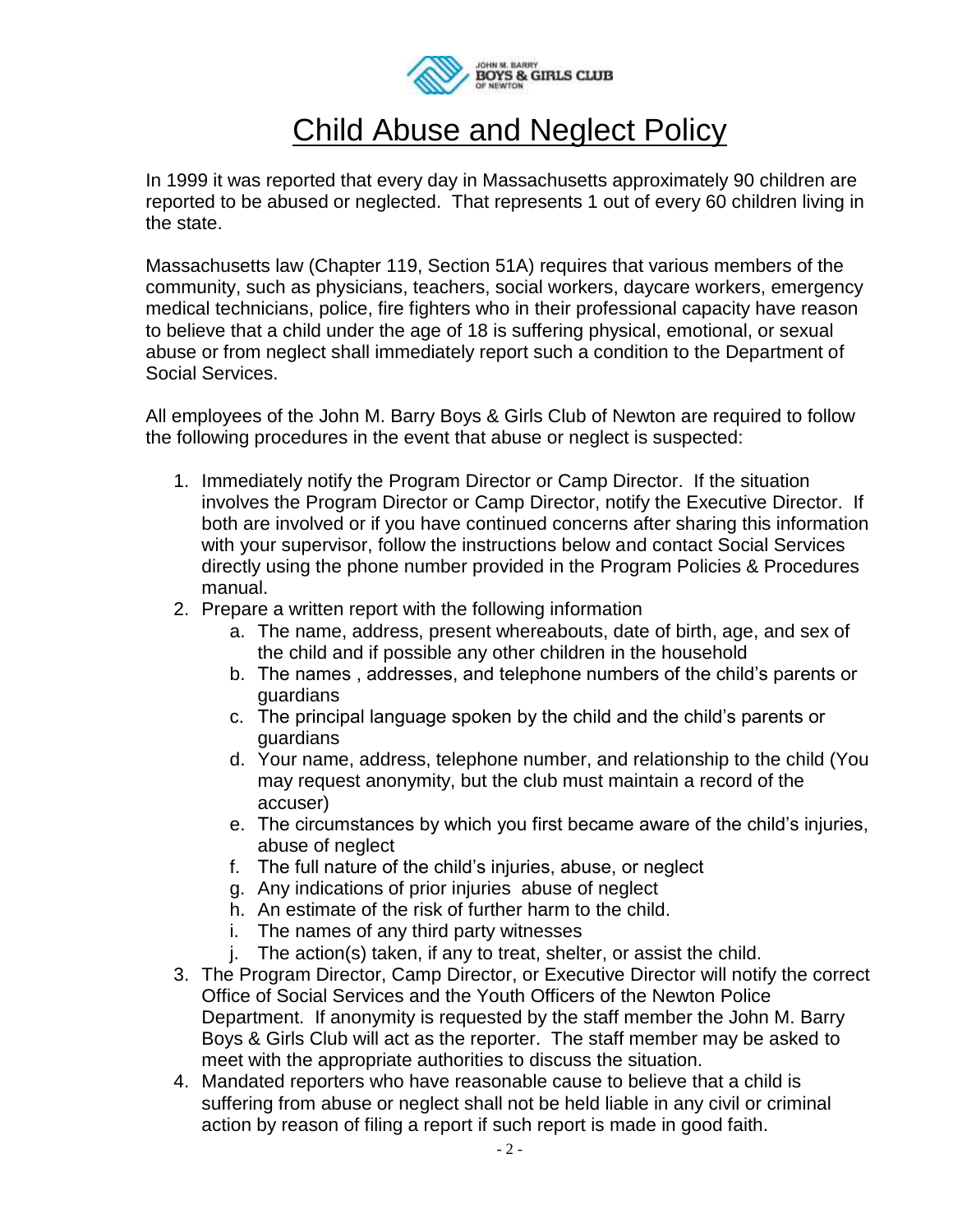

### Accident Response Plan

### **Accidental Injuries**

Staff members will follow the following procedure if a child becomes injured while participating in a Boys & Girls Club activity.

- 1. One staff member remains with the injured child and provides triage care
- 2. A second staff member or an older child is sent to notify the Program Director/Camp Director and/or Health Supervisor
- 3. Other children are removed from the immediate area surrounding the injured child
- 4. Program Director/Camp Director and/or Health Supervisor arrive, assess situation, provide first aid and/or decide if emergency assistance is to be called.
- 5. If emergency assistance is called Program Director/Camp Director and/or Health Supervisor will consult medical forms for allergies and special conditions and provide necessary information to medical personnel. If the injury is minor care will be provided and the child's parents will be notified in person when they arrive for pick-up.
- 6. Once emergency assistance has arrived, Program Director/Camp Director notifies parents and Executive Director.
- 7. If transport is necessary a staff member is assigned to stay with the child during transport and will remain with child until relieved by Doctor and/or parent or guardian
- 8. Program Director/Camp Director makes a report in the Medical Log book documenting time, date, location, nature of the injury, treatment provided, and any follow up information that can be obtained. For serious injuries an Injured Camper Report must be submitted to the Health Department within a period of 48 hours.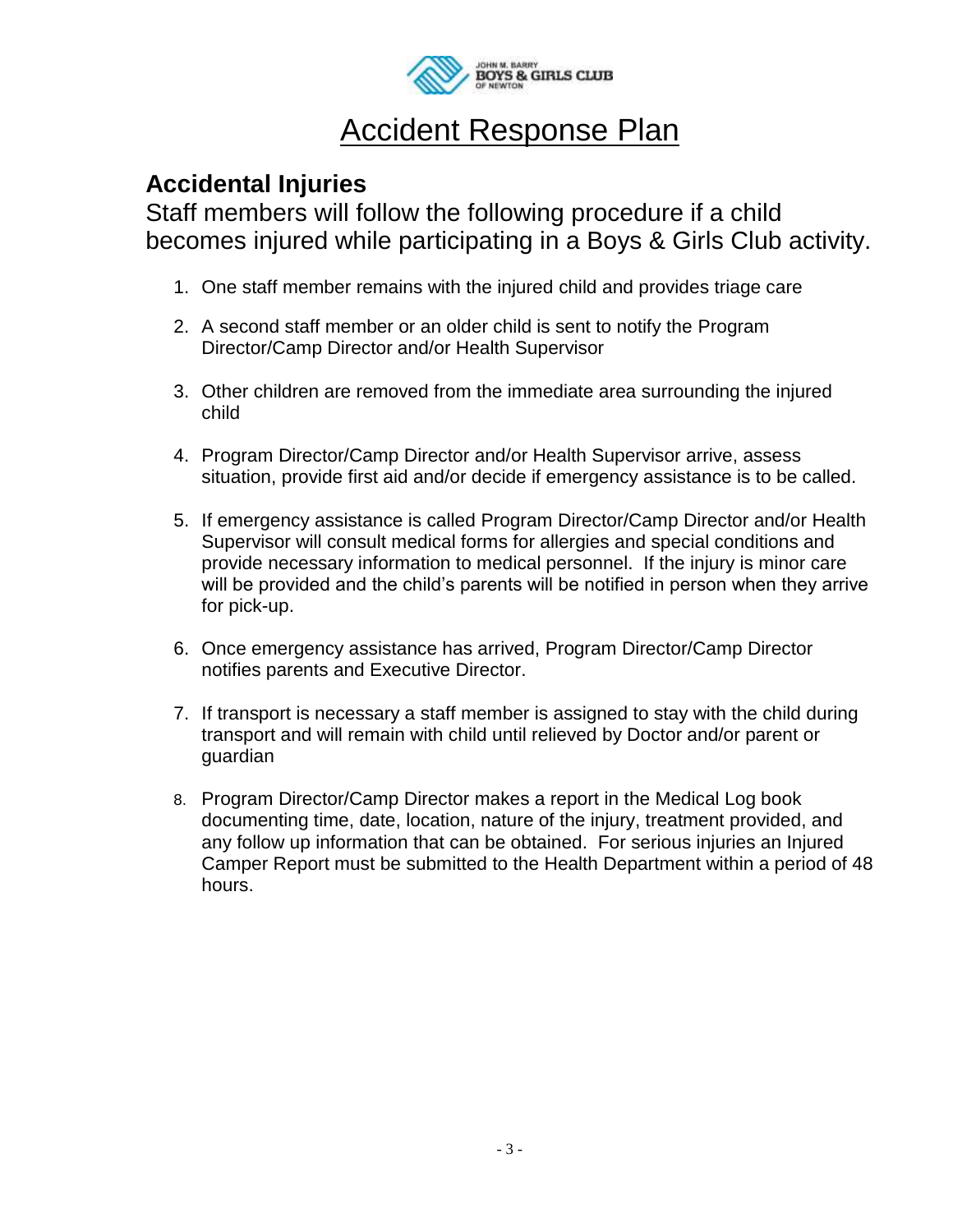

## Procedures For Background Reviews

All employees and volunteers will be subject to the following background check procedures:

CORI: Massachusetts Criminal Offender Record Information Check SORI: Massachusetts Sexual Offender Record Information Check National Background Check using 3<sup>rd</sup> party vendor Social Security Verification using 3<sup>rd</sup> party vendor

All employees hired to work in the Club's drop in program will be subject to the following background check procedures:

Minimum Standards:

CORI: Massachusetts Criminal Offender Record Information Check SORI: Massachusetts Sexual Offender Record Information Check National Background Check using 3<sup>rd</sup> party vendor Social Security Verification using 3rd party vendor

Candidates who wish to work in the licensed child care program must complete additional background checks including fingerprinting. After the completion of fingerprinting and receiving a "Supervised Provisional Status" from EEC they may begin working with supervision from an employee deemed"Suitable" by EEC in the licensed child care program. The candidate may work with supervision until the program receives a final suitability determination from EEC.

All checks are to be performed prior to the completion of the hiring process and at least annually thereafter.

Providing false or misleading information for the purposes of these checks is grounds for dismissal.

CORI/SORI reports are performed in accordance with state and federal regulations. If an employee leaves and returns to the club as an employee, these checks are then performed again upon their return.

If a background check produces a positive result the Executive Director will notify the employee and request an explanation. If the candidate or employee claims that the positive result was issued in error, they will be given instructions on how to contest the report. After this explanation is given, the Executive Director will contact the chair of the Human Resource Committee. Without divulging the applicant's name or any other confidential information, the offense will be discussed. If deemed necessary, the matter will be divulged to the full Human Resource Committee. A determination will be made as to whether or not the offense is of sufficient magnitude to warrant exclusion, suspension, or dismissal.

Each employee and their offense will be considered on a case by case basis taking into consideration the nature of the offense, the status of the case, the amount of time elapsed, the person's apparent level of rehabilitation, patterns of behavior, and the activities in which the applicant has been involved since the offense occurred.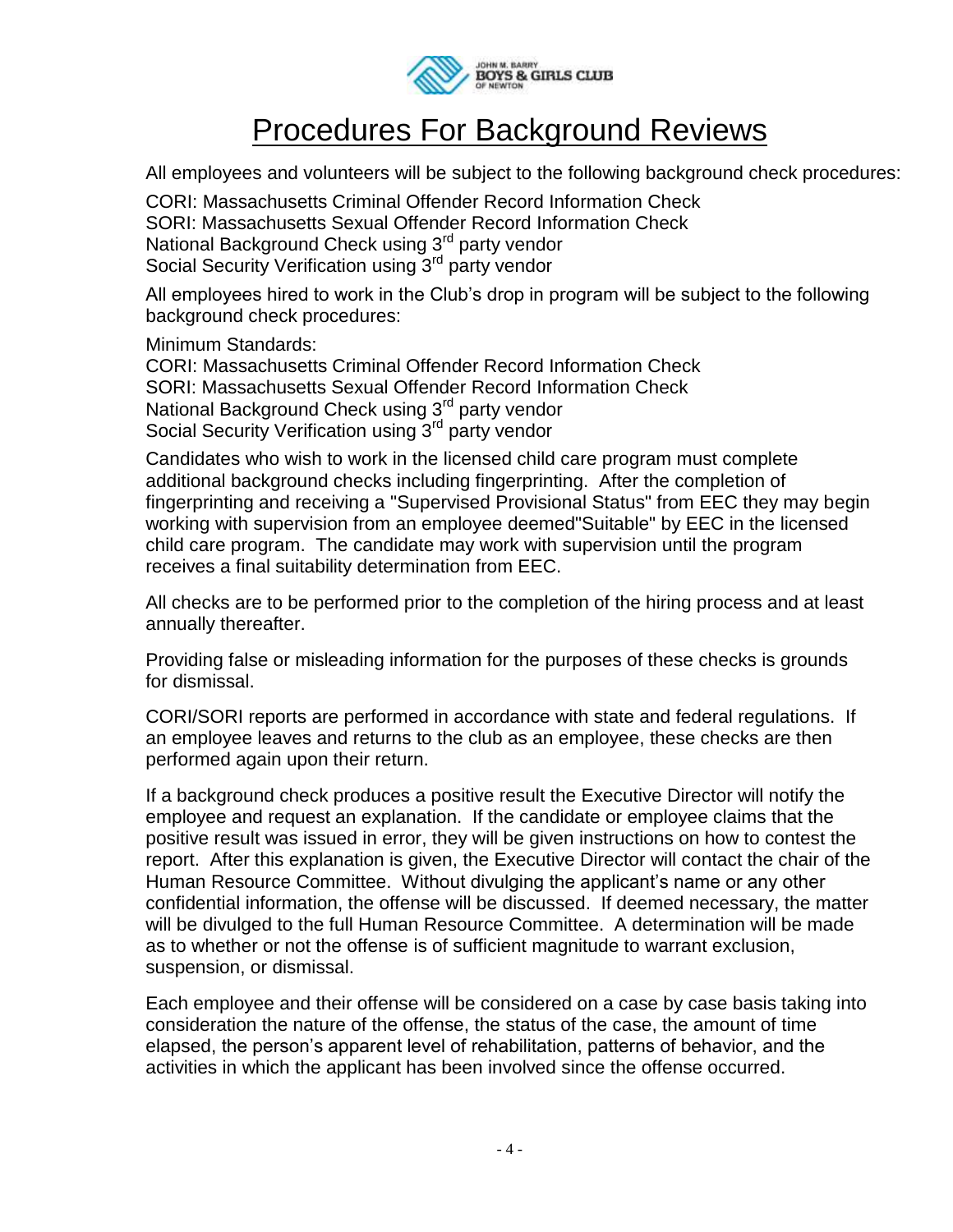

Some of the offenses that represent grounds for possible exclusion include: homicide, criminal mischief, child abuse, crimes against children including child pornography, assault and battery on a child, assault and battery on an adult, spousal abuse, drug related offenses committed within the last 5 years, animal cruelty, arson, selling of alcohol to a minor, abduction, human trafficking, and sexual offenses of any kind This list is not intended to be all inclusive. The Club reserves the right to add additional offenses at their discretion and to exclude any person whose criminal or sexual history suggests that they may be a danger to our members.

All checks are to be performed prior to the completion of the hiring process and at least annually thereafter. Providing false or misleading information for the purposes of these checks is grounds for dismissal. CORI/SORI reports are performed in accordance with state and federal regulations. If an employee leaves and returns to the club as an employee, these checks are then performed again upon their return. Employees and volunteers are advised that CORI and SORI paperwork is kept in a locked file cabinet separate from general paperwork and may only be accessed by the Executive Director. This information will be kept confidential and will not be shared with other Club personnel. Employees and volunteers are given the opportunity to self report any felony convictions.

If a background check produces a positive result the Executive Director will notify the employee and request an explanation. If the candidate or employee claims that the positive result was issued in error, they will be given instructions on how to contest the report. After this explanation is given, the Executive Director will contact the chair of the Personnel Committee. Without divulging the applicant's name or any other confidential information, the offense will be discussed. If deemed necessary, the matter will be divulged to the full Human Resource Committee. A determination will be made as to whether or not the offense is of sufficient magnitude to warrant exclusion, suspension, or dismissal.

Additional Requirements For Summer Camp Employment:

- A. Prior work history for previous five (5) years including, a name, address and phone number of a contact person at each place of employment.
- B. Three (3) positive reference checks from individuals not related to the staff person.

Grounds For Exclusion From Employment or Volunteer Placement At The Boys & Girls Club: Each employee and their offense will be considered on a case by case basis taking into consideration the nature of the offense, the status of the case, the amount of time elapsed, the person's apparent level of rehabilitation, patterns of behavior, and the activities in which the applicant has been involved since the offense occurred.

Some of the offenses that represent grounds for possible exclusion include: homicide, criminal mischief, child abuse, crimes against children including child pornography, assault and battery on a child, assault and battery on an adult, spousal abuse, drug related offenses committed within the last 5 years, animal cruelty, arson, selling of alcohol to a minor, abduction, and sexual offenses of any kind

This list is not intended to be all inclusive. The Club reserves the right to add additional offenses at their discretion and to exclude any person whose criminal or sexual history suggests that they may be a danger to our members.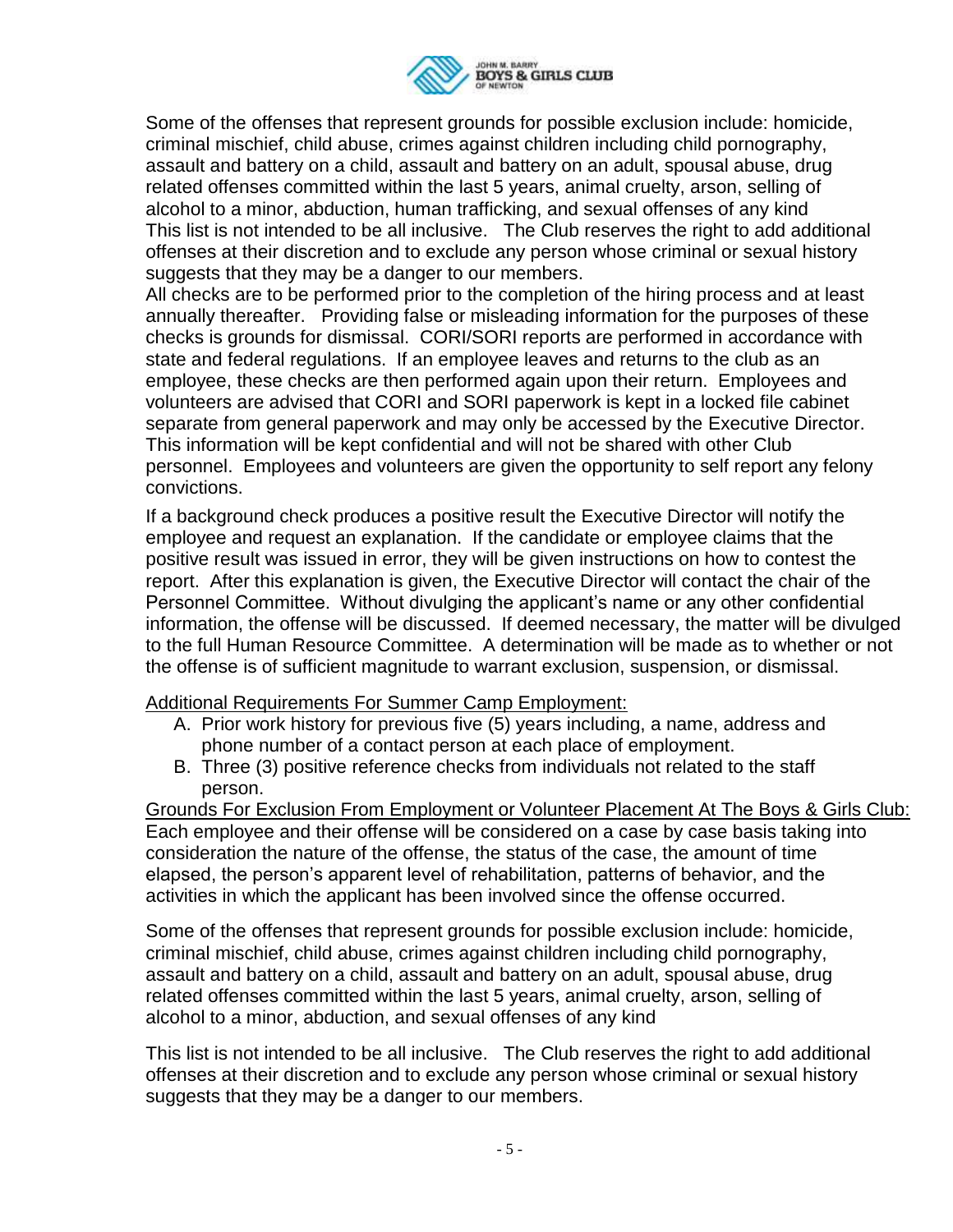

## Behavior Guidance Policy

For their own safety as well as the safety of others it is vitally important that children listen to staff members and obey Club rules. Counselors should use the following guidelines when redirecting a child:

- First attempt to redirect the behavior through conversation, explanation, and discussion.
- If a verbal resolution is not sufficient, use the "Take A Break" method of discipline. Separate the child from the group and identify a safe place where he/she can center themself. Ideally this would be a place with minimal distractions and plenty of shade if outdoors. Be sure to place children in a location where they can be watched by at least one staff member. Counselors may assign a break period of up to 15 minutes without notifying the Program or Camp Director
- Under no circumstances will corporal punishment or the hitting of a child be tolerated. Counselors should not physically touch a child unless they are in danger of injuring themselves or others.
- Humiliation and verbal abuse of children is strictly prohibited
- Children should never be denied food or shelter as a form of punishment.
- Children shall never be punished for soiling or wetting their clothing due to failure to use the toilet
- For more serious or repeated unacceptable behavior notify the Program or Camp Director. The Director will discuss the situation with the child and if deemed necessary, notify the parents.

The following behavior is considered unacceptable and will result in immediate notification of parents and suspension of the child:

Hitting or Kicking Biting Repeated refusal to follow directions Verbal abuse of another child or of a staff member

Counselors should notify the Program or Camp Director immediately if any of these behaviors occur.

All incidents that require a break period are to be recorded in the Behavior Log Book. Discussions of these incidents will take place at weekly staff meetings.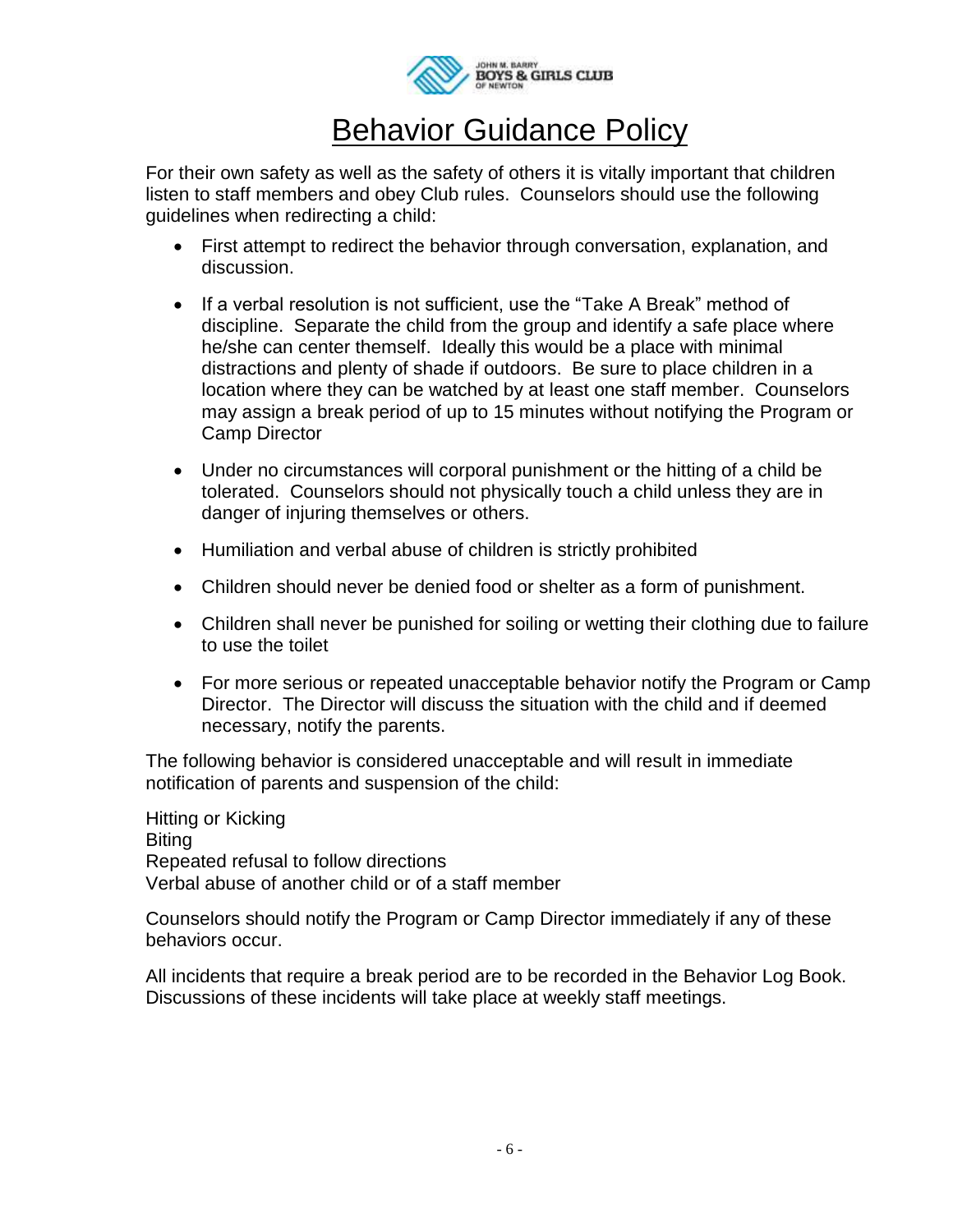

### Procedures For The Clean Up of Blood Spills/Bodily Fluids

The following procedure should be followed when cleaning up blood spills or bodily fluids:

- 1. Always use latex rubber gloves
- 2. Use an absorbent disposable cloth
- 3. Disinfect area with bleach and water solution or industrial disinfectant spray
- 4. Place any soiled materials in a plastic ziplock bag and dispose in a lined trash barrel
- 5. Wash hands immediately after completing clean up.

Hand Washing Procedure:

- 1. Wash hands with soap and warm water
- 2. Rub hands together for 10-15 seconds or more
- 3. Rinse thoroughly
- 4. Dry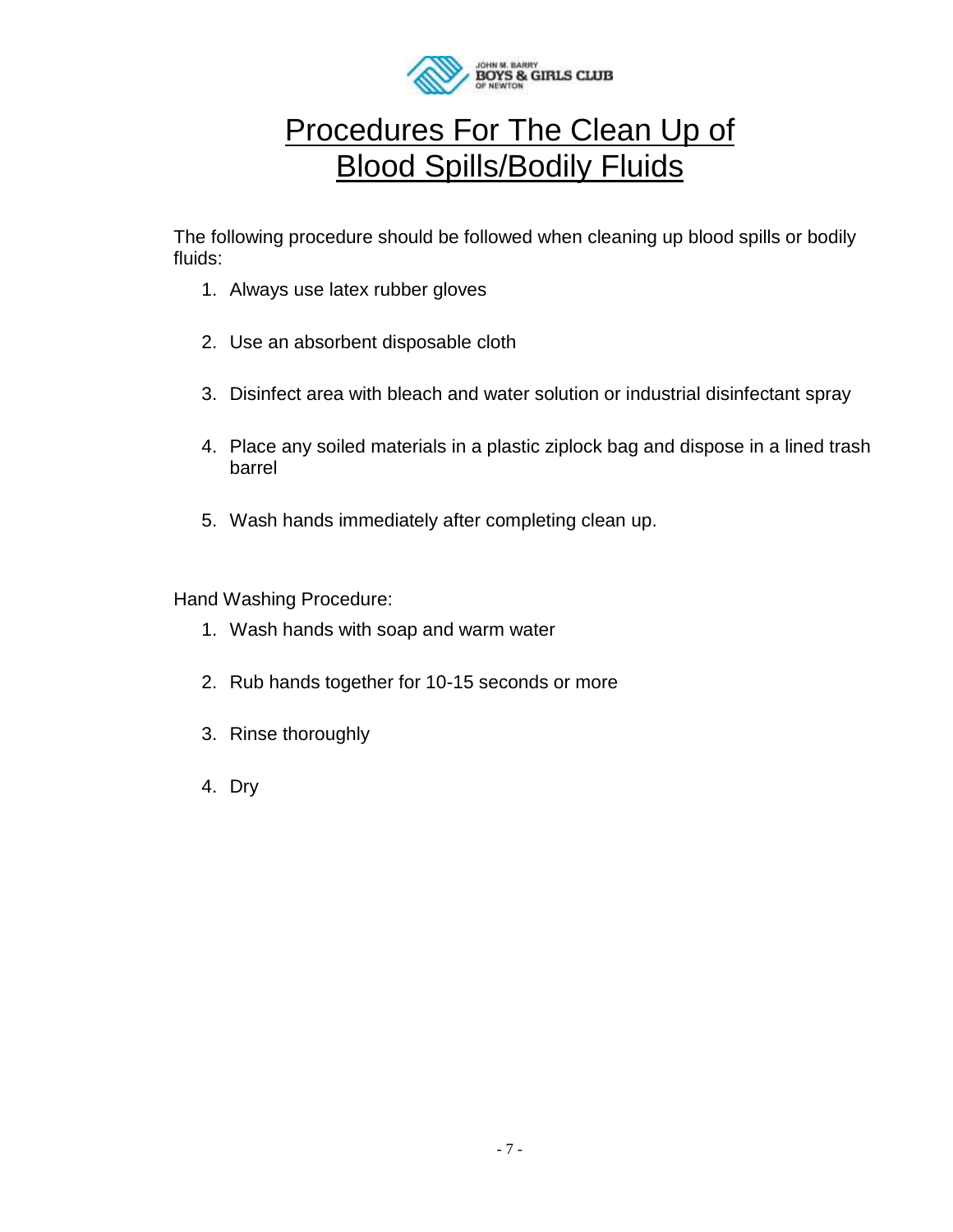

### **Disaster and Contingency Plan**

### **Basic Contingency Plan**

The following procedure will be followed if any emergency/disaster were to occur:

- 1. A whistle is blown and attention is called for. All activities cease.
- 2. Children report directly to group leader (Counselor assigned to their group or area)
- 3. Children line up with Counselors.
- 4. Program Director/Camp Director will provide further instruction to Counselors
- 5. Counselors give directions to the children.

### **School Year Natural Disaster Plan**

The following procedure will be followed if an emergency were to occur while we are at the Boys & Girls Club:

- 1. Move children to central location in the long hallway to the right of the control desk (Homework Room, Computer Room, Exercise Room entrances) or to another area with minimal exposure to windows and glass. Close and lock all hallway doors
- 2. Ask the children to sit with their backs to the block walls and fill in the middle area as necessary.
- 3. Wait for danger to pass

### **Outdoor Natural Disaster Plan**

The following procedure will be followed if an emergency were to occur while we are outdoors.

- 1. Move children to indoor location (field house, bath house, school building, etc.) If indoor location is not available or is unsafe, children will be moved to buses and if necessary, transported to safer area.
- 2. Conduct head count/role call to be sure that all children are present and accounted for.
- 3. Notify the Boys & Girls Club of our position/predicament
- 4. Wait for danger to pass.

### **Additional Information**

- The Program Director/Camp Director is responsible for clearing the building/facility /area and for making sure that all persons have been moved to safety.
- If a disaster occurs while the children are in transit, seek out a safe place to pull over and if possible move the children indoors to safer area.
- If after a roll call has been conducted, a child is found to be missing, staff members are assigned to search the inside of the building and outside area. If child is not found contact the police. Parents and emergency numbers will be called next. Director enters of date, time, and procedures followed in Emergency Log Book.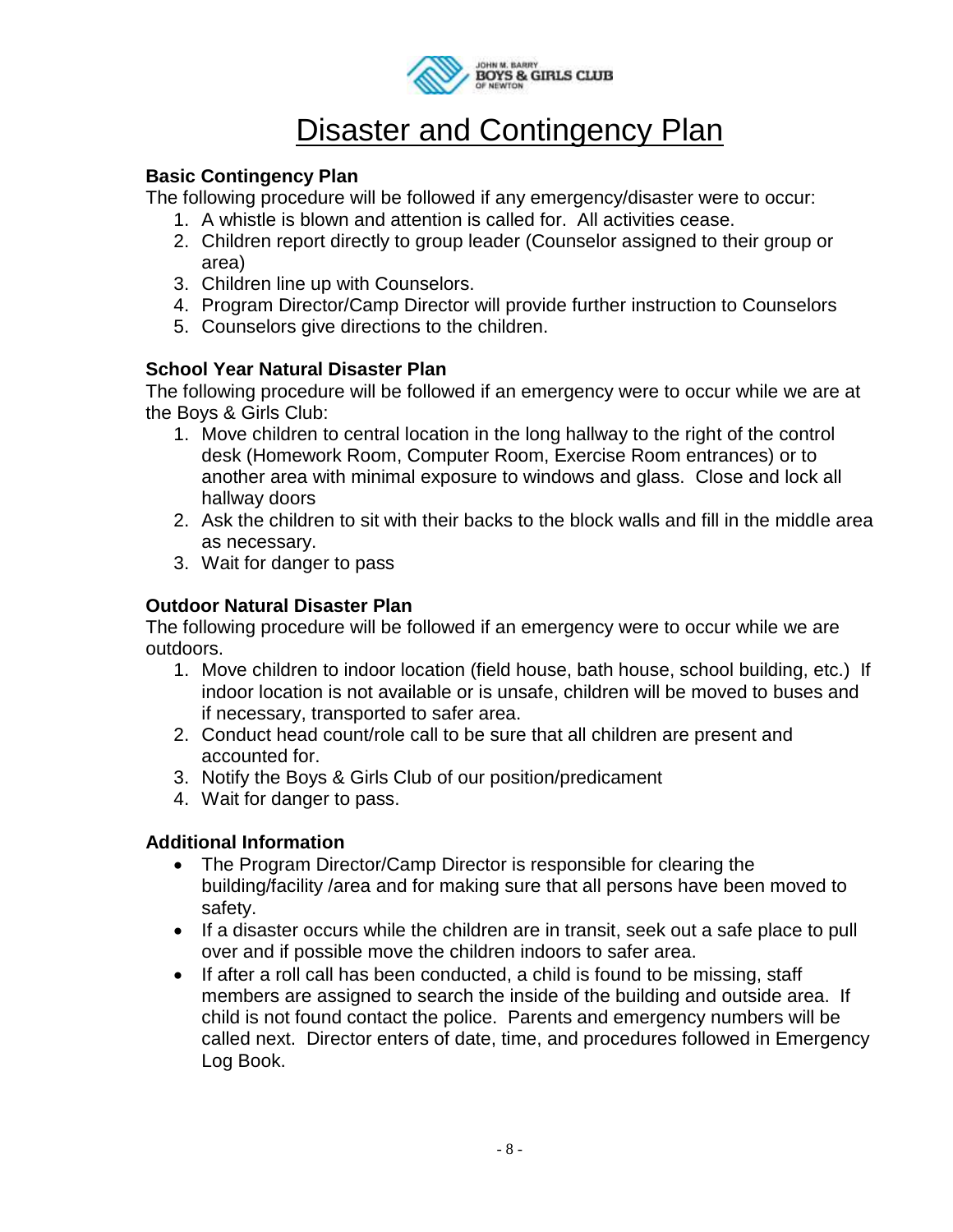

### Equipment and Area Safety Check

**It is the intention of the John M. Barry Boys & Girls Club of Newton to provide a safe environment for all members at all times. The surrounding area and all equipment should be should be checked daily for unsafe conditions prior to the arrival of children.**

What to look for:

- Broken glass, bottles, drug paraphernalia, needles, dog feces, bodily fluids
- Downed power lines and other electrical hazards
- Equipment with sharp edges, point, corners, or protruding bolt heads
- Equipment with visible cracks, bending, warping, rusting, breakage, splintered wood
- Equipment with any deformation of open hooks, shackles, rings, links or with loose or missing bolts or worn bearings
- Be sure that the area around the equipment is covered with some type of shock absorbent material.

If an area or a piece of equipment is considered to be unsafe a staff member should be assigned to keep the children from going near it. If possible the equipment should be removed from the area. If equipment cannot be moved, a notice should be posted warning of the danger.

Report all unsafe areas and equipment to the Program Director or Camp Director immediately.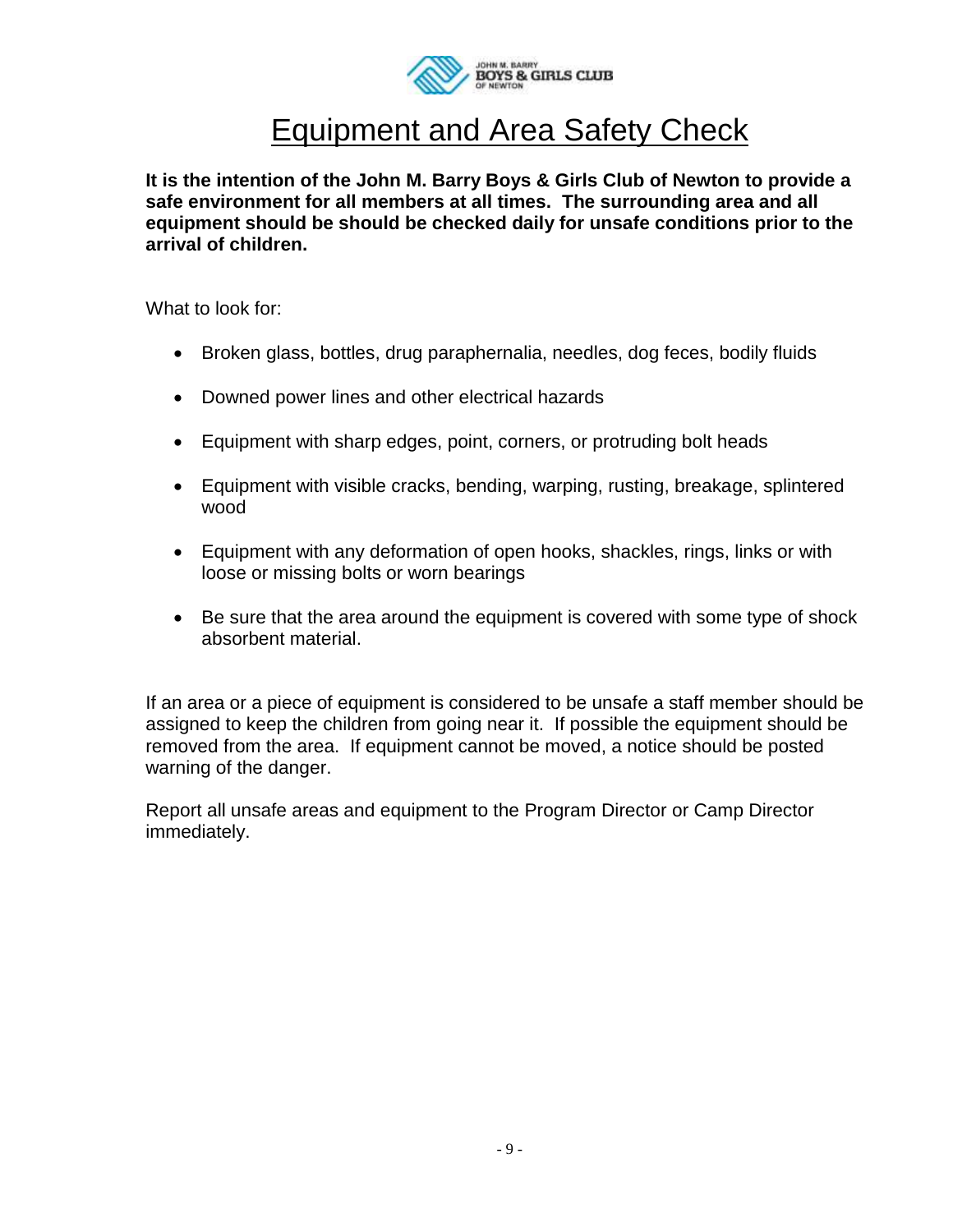

### **Fire Safety and Evacuation Plan**

#### **Evacuation**

Staff member calls 911 and alerts Program Director, Camp Director, and/or other staff members.

If a fire were to occur at any location, if it is safe to do so, staff members should attempt to extinguish the fire with a fire extinguisher. If the fire cannot be extinguished or is spreading, the following procedure will be used.

Children will line up with nearest staff member in an orderly manner and proceed to the nearest emergency exit.

Children will be moved to a safe, outdoor area as far away from the fire as possible

Once in this area they meet up with their assigned groups and counselors and roll call will be taken.

The Program or Camp Director is responsible for clearing the building/facility/area and for making sure that all persons have been moved to safety.

## **Safety and Prevention**

Staff members must be aware of the locations of all emergency exits and check them to be sure they are clear.

Staff members must know the locations of fire extinguishers.

Staff members must not panic. The children need the staff to get them to safety in a calm, controlled manner

Fire drills will be conducted three times per year and during the first 24 hours of the start of each camp session.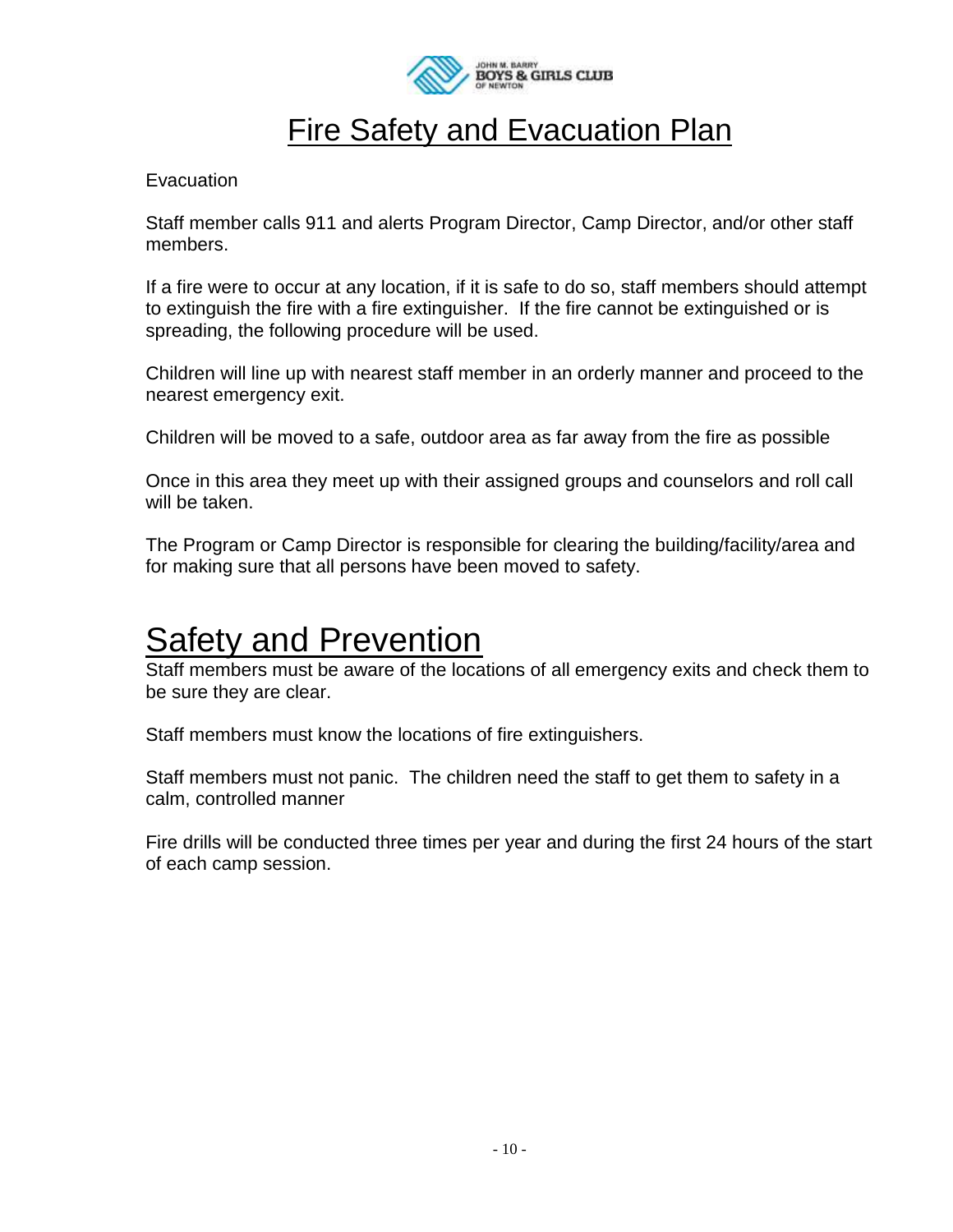

### **First Aid Tips**

City of Newton



David B. Cohen Mayor

m\fatips

#### HEALTH DEPARTMENT

J. David Naparstek, Commissioner 1294 Centre Street Newton, MA 02459-1544

Telephone  $(617) 552-705$ Fax (617) 552-706.

#### FIRST AID TIPS

Wear gloves whenever administering first aid

- -
- Wear gloves whenever administering first and<br>Do not move person in the case of a serious injury<br>Notify parent/guardian of any injury or illness<br>that requires follow-up care or observation<br>Call 911 in the event of a life-th  $\sim$ needs immediate medical attention.

DW-

| CUTS/SCRATCHES:   | Wash area with soap/water - apply dressing                                                                                                                                                |
|-------------------|-------------------------------------------------------------------------------------------------------------------------------------------------------------------------------------------|
| BUMPS/BRUISES:    | Apply ice                                                                                                                                                                                 |
| SPRAINS/STRAINS:  | Elevate - apply ice - immobilize - watch                                                                                                                                                  |
|                   | for swelling                                                                                                                                                                              |
| <b>FRACTURES:</b> | Immobilize - watch for swelling and/or<br>discoloration                                                                                                                                   |
| <b>BURNS:</b>     | First degree - apply cold water/ice<br>Second degree - apply cold water/ice -<br>loose dressing if blistered<br>Third degree - no water or ice - keep<br>covered - seek medical attention |
|                   |                                                                                                                                                                                           |
| <b>FAINTING:</b>  | Lie flat - legs elevated or head down,<br>loosen clothing                                                                                                                                 |
| <b>BLEEDING:</b>  | Apply constant pressure - elevate area -<br>apply dressing                                                                                                                                |
| SEVERE BLEEDING:  | Apply constant pressure (use cloth or<br>gauze) add more cloths as needed ( do not<br>remove soiled dressing) - seek medical<br>attention                                                 |
| SHOCK:            | Keep person quiet and warm and lie flat -<br>head lower than feet - seek medical<br>attention                                                                                             |
| HEART ATTACK/     | Keep person quiet - loosen clothes                                                                                                                                                        |
| CHEST PAIN:       | Seek medical attention                                                                                                                                                                    |
| POISONING:        | Keep person quiet - call poison center<br>$232 - 2120$                                                                                                                                    |
| CHOKING:          | Do not do anything if person can speak or<br>cough - otherwise perform Heimlich                                                                                                           |
| $-1$              | Maneuver - seek medical attention                                                                                                                                                         |
| UNCONSCIOUSNESS:  | Cardiopulmonary resuscitation (CPR) should<br>be performed by a trained individual on<br>any person without a pulse or respiration                                                        |
|                   |                                                                                                                                                                                           |

Email: dnaparstek@mis11.ci.newton.ma.us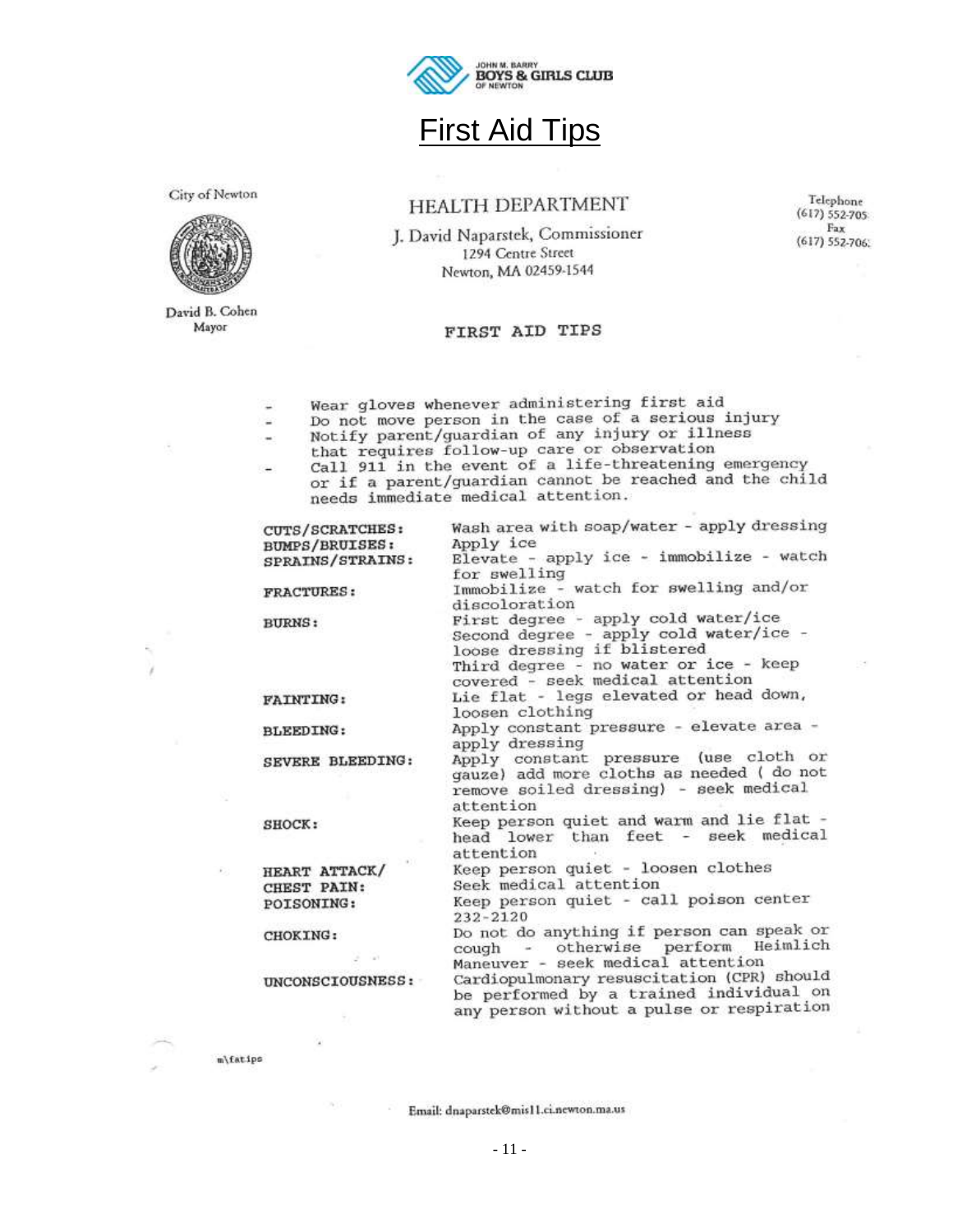

## Lock-Down Plan (LOCK DOWN)

The following plan would be put into effect if there was an incident involving a person entering the facility with a weapon or discharging a firearm within the facility.

- 1. The phrase "**LOCK DOWN – THIS IS NOT A DRILL**" is expressed verbally by the first person to witness the incident and repeated over the loudspeaker system as rapidly as possible. 911 is called by the Program/Camp Director, their designee, and anyone else who is in a position to do so after the children in their care are brought to relative safety.
- 2. All activities cease and the children are instructed to line up in an area out of view from the door or the assailant.
- 3. If it safe to do so, staff should direct the children to exit the facility through the nearest emergency exit. Instruct students to exit with their hands held high above their heads so they are not misidentified as perpetrators.
- 4. If it is not safe to evacuate then lock the doors, turn off the lights, and place the children out of view of the door. Instruct the children to sit with their heads between their knees and their arms wrapped around their front.
- 5. Those in the teen center wing should evacuate through the Edinboro street side. Those in the learning center wing should evacuate through the adjoining rooms and out to the area behind the gym. Those in the gym should evacuate through the rear doors.
- 6. In the event of an evacuation all parties will report to the Craft Street Fire Station and remain there until an accurate account can be made of those present.
- 7. Once the incident has concluded the phrase "**ALL CLEAR**" will be issued over the loudspeaker system and verbally by the highest ranking staff member present.

#### **Please Note**

- The Program Director/Camp Director is responsible for clearing the building/facility /area and for making sure that all persons have been moved to safety. All other staff are expected to follow the procedure above. In the absence of the Program Director full time staff people are expected to make decisions involving the movement of children and their release. In the absence of full time staff, seniority determines leadership.
- If there is sufficient time, front desk staff should print a "fire-drill" list using the membership tracking software and gather the guest sign in sheets so that they can later be compared to the list made of those present at Albermarle Playground.
- When it is safe to do so, a staff member should reenter the facility, access the membership files and contact the parents of any children who are unaccounted for. After this has been done, contact the parents of those who were present at the rendezvous point.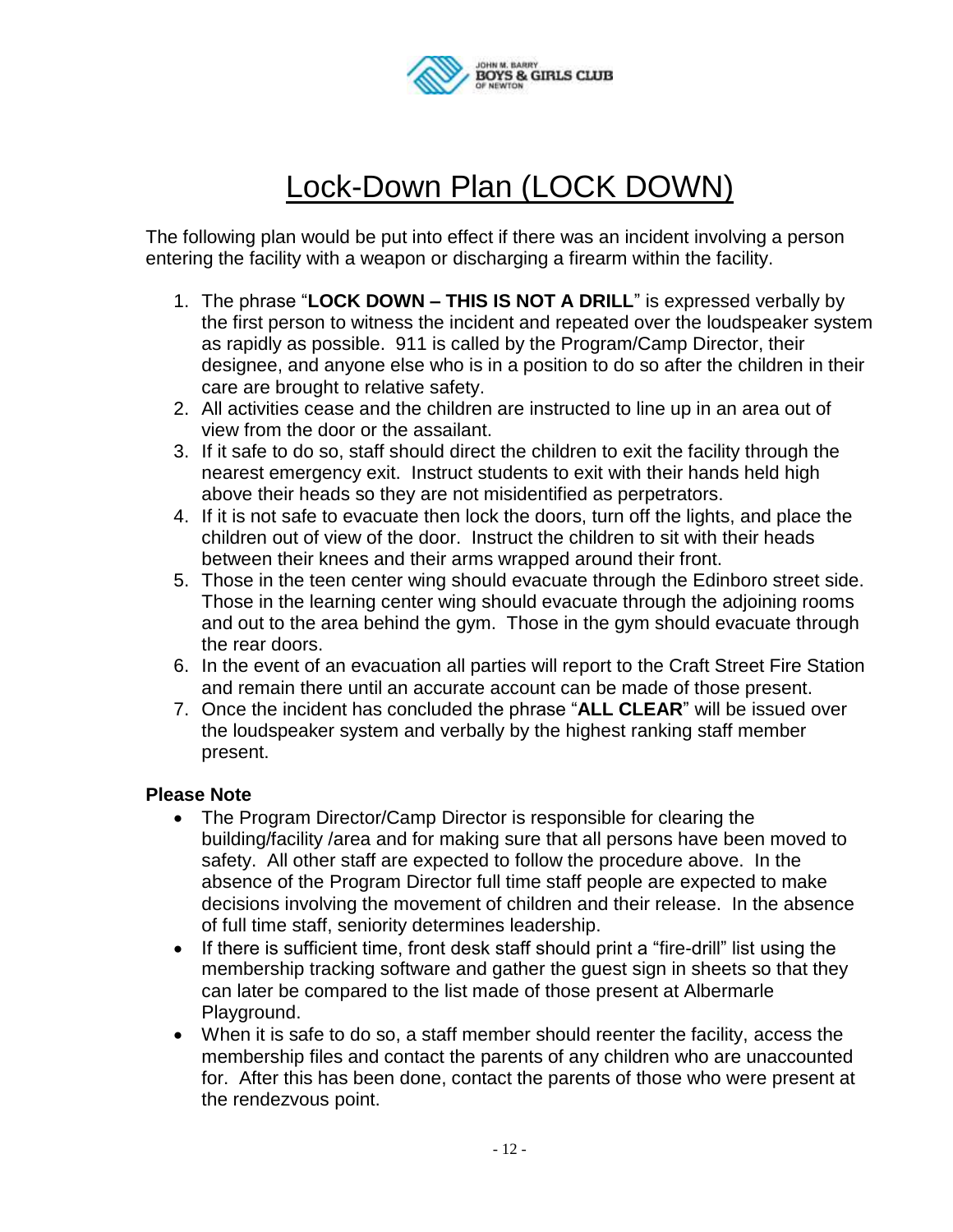

## Lock-Down Plan (SECURE & HOLD)

The following plan would be put into effect if there was an incident outside of the facility involving a person carrying a weapon or discharging a weapon.

- 1. The phrase "**SECURE & HOLD THIS IS NOT A DRILL**" is expressed verbally by the first person to witness the incident and repeated over the loudspeaker system as rapidly as possible. 911 is called by the Program/Camp Director, their designee, and anyone else who is in a position to do so after the children in their care are brought to relative safety.
- 2. The front doors are locked by Program Director, Front Desk, or Administrative Staff as rapidly as possible.
- 3. All activities cease immediately and the children are instructed to line up with the staff person who is in charge of the area. Those in classrooms should remain there. Those in the hallways should be brought into a classroom. Those in the Teen Center Wing should evacuate to the second floor and remain in the Curiosity Club Room. Those in the gamesroom area should be brought to one of the rooms in the Learning Center Wing.
- 4. Staff should check the hallways to be sure no one is waiting to enter and then lock the doors, turn off the lights, and instruct students to line up against a wall that is out of view from the door and any windows. Instruct the children to sit with their heads between their knees and their arms wrapped around their front.
- 5. If communication becomes necessary notes will be slipped under the doors with pertinent information.
- 6. Once the incident has concluded the phrase, "**ALL CLEAR**" will be issued over the loudspeaker system and verbally by the highest ranking staff member present. Children should remain where they are until this code is given unless additional instruction is provided by emergency personnel.
- 7. A SECURE & HOLD incident may be upgraded to "LOCK DOWN" through a loud speaker announcement, notes passed under doors, or verbal command by the highest ranking staff members present.

### **Please Note**

- The Program Director/Camp Director is responsible for clearing the building/facility /area and for making sure that all persons have been moved to safety. All other staff are expected to follow the procedure above. In the absence of the Program Director full time staff people are expected to make decisions involving the movement of children and their release. In the absence of full time staff, seniority determines leadership.
- If there is sufficient time, front desk staff should print a "fire-drill" list using the membership tracking software and gather the guest sign in sheets in case evacuation becomes necessary.
- When it is safe to do so, a staff member should access the membership files and contact the parents of any children who are unaccounted for. After this has been done, contact the parents of those who are present with news of their safety.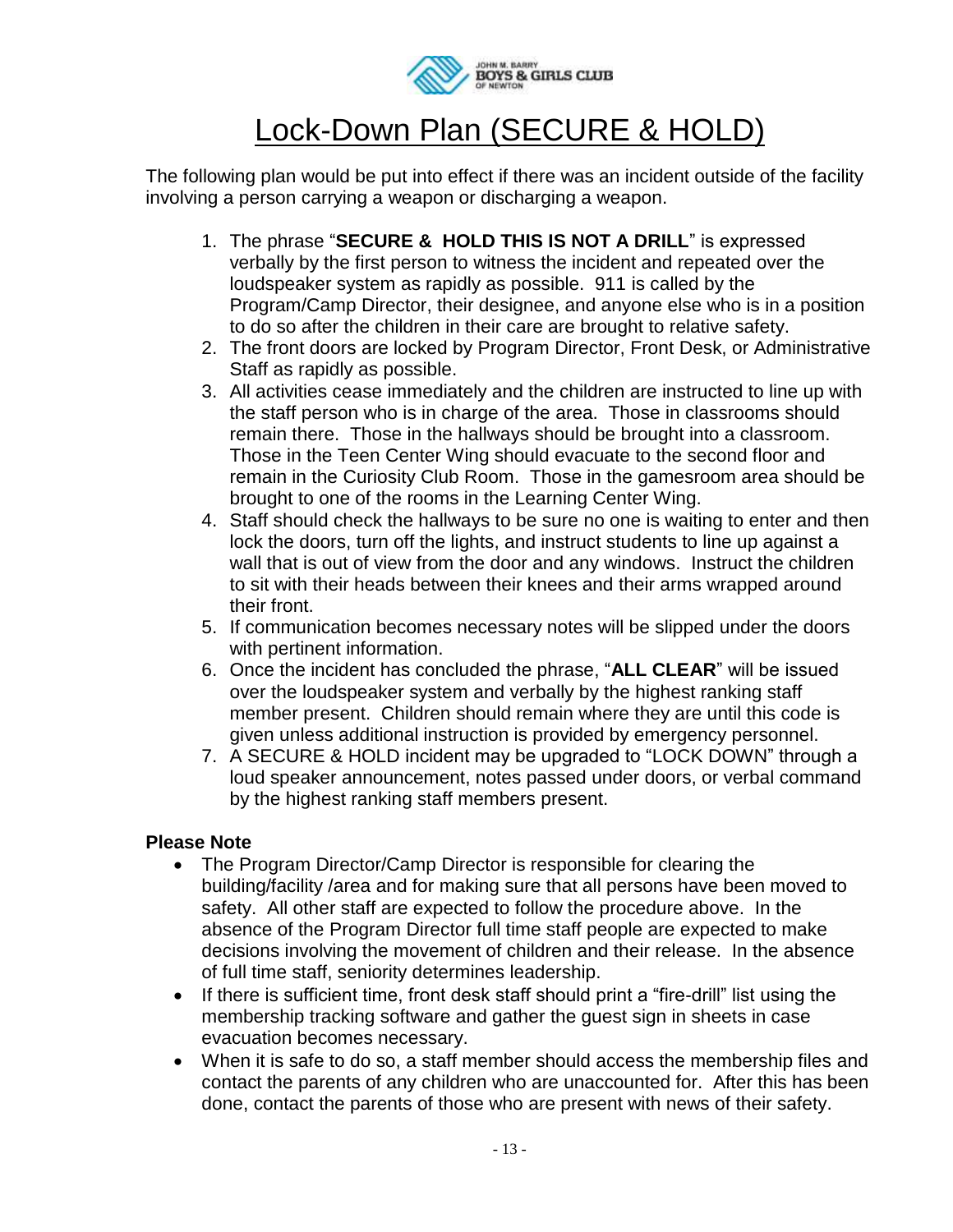

## **Locker Room Policy**

At the John M. Barry Boys & Girls Club of Newton, the locker rooms are located off the hallway of our Education and Dance rooms in addition to access points in our gymnasium. Our locker room and bathrooms and designated as separate, male and female spaces. These facilities are to be used by our Members, staff and volunteers.

Locker rooms shall be regularly inspected and monitored by a designated same gender staff and/or volunteer at a schedule set by Club leadership. Staff must adhere to the established supervision ratios of the rule of three at all times. This means that no individual child is to be alone with one adult behind closed doors or in a secluded location.

Before children enter the facility and at periodic scheduled time there-after, staff should complete a sweep of the facility to ensure no unauthorized adults or youth are inside. Staff should position themselves outside the locker room changing area near the door in order to be visible and within listening range without infringing on member's privacy. Exterior locker room doors should remain open when in use by youth, as long as this does not violate the privacy of those inside.

Staff should immediately notify Club leadership and/or submit written reports detailing issues or incidents within the Club's bathroom and locker room areas.

No audio or video recording devices are allowed in the locker room, including cellphones.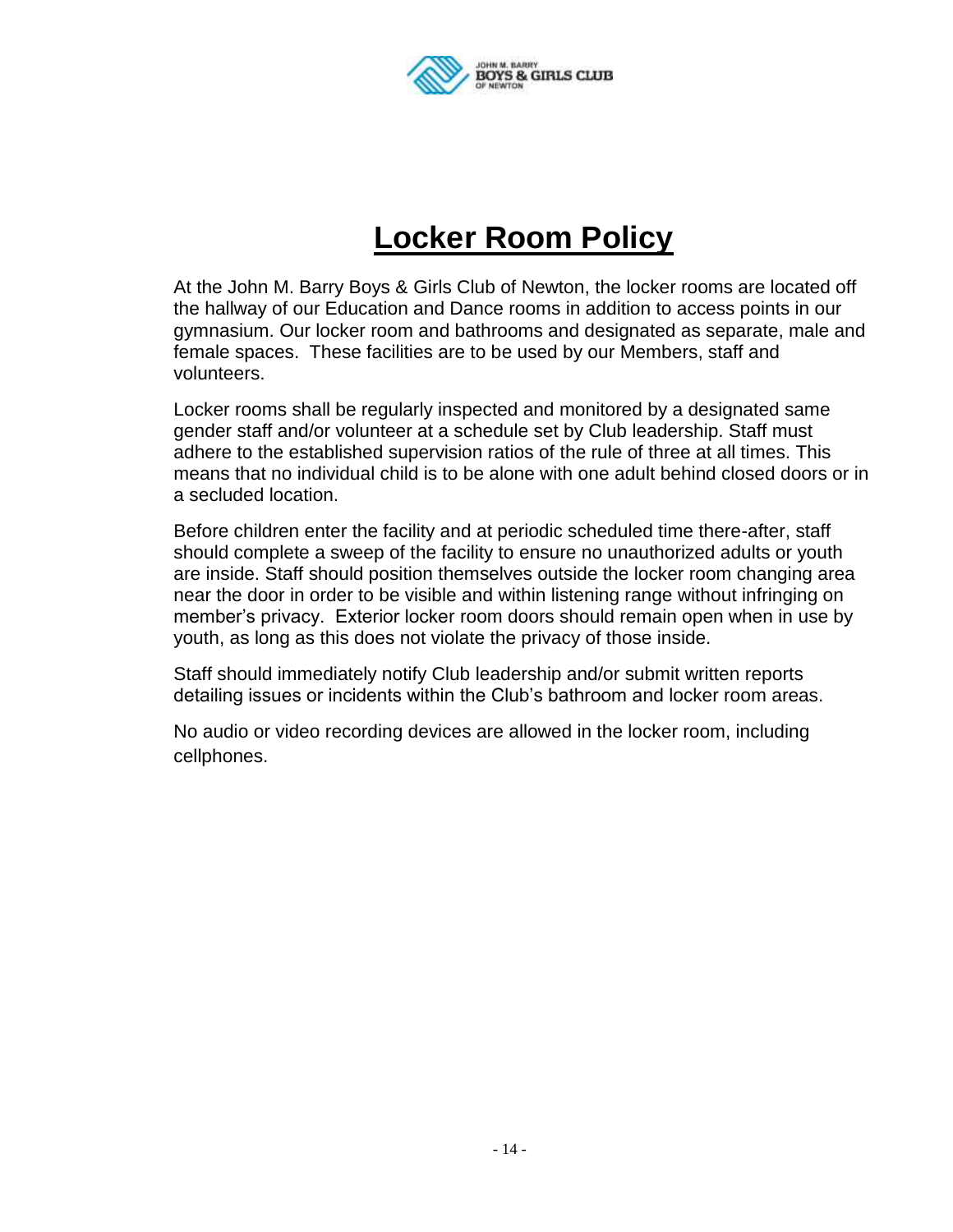

## Moving Large Groups in Public Spaces

When moving groups of children from one location to another, safety must come first at all times. Hazards and obstacles must be identified in a timely manner and communication between the staff must be clear and concise.

#### **General Instructions:**

- 1. A staff member will always be the first person to move. Never allow the kids to lead.
- 2. Whenever possible, routes should be carefully planned ahead of time.
- 3. When a hazard or obstacle is identified a staff member should be sent ahead of the group to mitigate it. When staff is assigned to a hazard or obstacle they must not leave their post until the entire group has cleared the area.
- 4. Staff must avoid the use of hand signals to communicate as these may be misinterpreted. Loud, clear, concise verbal communication should be used at all times.
- 5. Senior Staff members are responsible for generating assignments and determining when and if the group will move.
- 6. All staff members are required to act immediately to protect the children if sudden danger presents itself.

### **Parking Lots**

- 1. Whenever possible the children should be dropped off in an area that does not require the crossing of a parking lot.
- 2. If a parking lot must be crossed due to staffing constraints or traffic congestion be sure that a staff member is at the head of the group.
- 3. Have the children disembark in a safe area and keep them in that area until the staff is ready to move.
- 4. Instruct the children to line up single file behind the staff person and to stay in line until the group has reached the sidewalk.

### **Sidewalks & Streets**

- 1. The group must travel in pairs or in a single file line with staff at the front, back, and interspersed throughout the middle. This line must be formed prior to the group's departure and should be reformed prior to approaching a crossing area.
- 2. Whenever possible the group should travel on the right hand side of the sidewalk. If approached by a group with special needs (examples: small children, wheelchairs, senior citizens) stop everyone, move the group to the side, and allow the other group to travel through.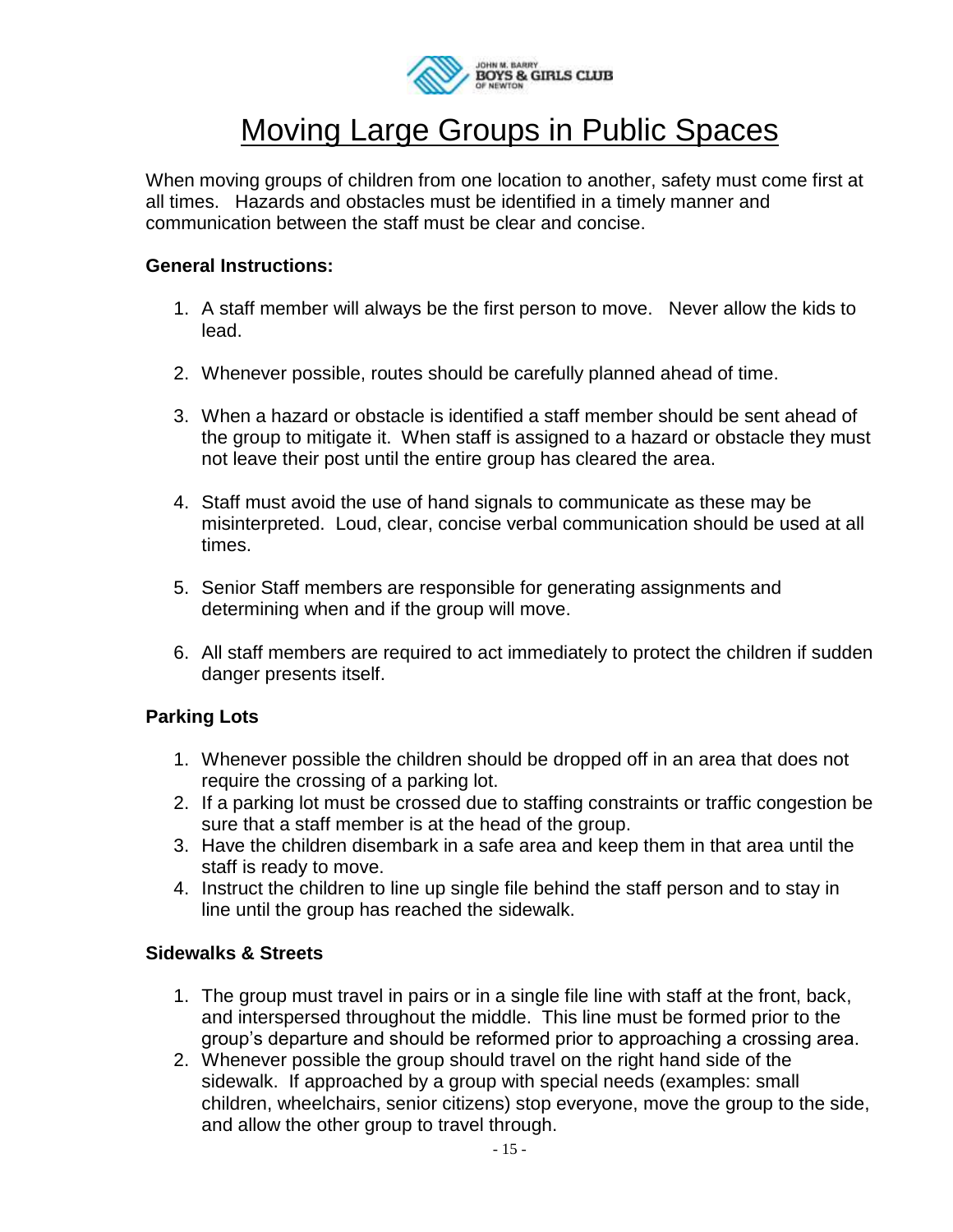

## Moving Large Groups in Public Spaces (cont'd)

- 3. Extra staff should be present at the front of the line so that they can take up positions to block obstacles before the children arrive at them.
- 4. Whenever possible an intersection with a traffic signal and a crosswalk should be sought out when a road needs to be crossed. Staff will signal for the walk light and remain on the sidewalk until the go signal.
- 5. If a traffic signal is unavailable, a crosswalk must be sought out. If there is no crosswalk do not cross. Phone the Camp Director and await further instruction.
- 6. Staff is to be posted to block the traffic in both directions before the children are allowed to enter the street. Those blocking traffic should be mindful of the traffic signal and if necessary the line should be halted to allow traffic to move through and then resumed afterwards.

### **Crowded Areas**

- 1. Whenever possible we will avoid moving our group into a crowded area.
- 2. Typically when we enter crowded areas it is on a field trip to an amusement park, a water park, a museum, or a zoo. Prior to entering the area, the group will be separated into smaller groups of 10 or less with staff members assigned to each.
- 3. One of the first priorities when entering a crowded area is to separate your group from the rest of them to avoid confusion between our kids. When we separate into smaller groups, they should each pick a different starting point so that we do not bunch up and contribute to the crowding.
- 4. As soon as your group is separated, take a count and introduce the children to each other so that everyone's names are known.
- 5. Keep your group together by having them hold hands or ask them to place a hand on the shoulder of the person in front of them. You should always identify someone (typically an LIT or an older child) as the back of the line and instruct all of the others to stay between you and that person.
- 6. Periodically find a safe place off to the side of the crowd and take a count to make sure that everyone is present.
- 7. If a child becomes separated from your group identify that child to any staff members in the area and notify the location's staff that we have a missing child. If possible, combine multiple groups into a safe area. Hold them there and send any extra staff to notify the Program or Camp Director. Be sure to send word of your current location and exactly who is missing.

If a child is missing, after taking the steps described above, double back to your previous location and stay near the last place where the child was seen until relieved by the Camp or Program Director.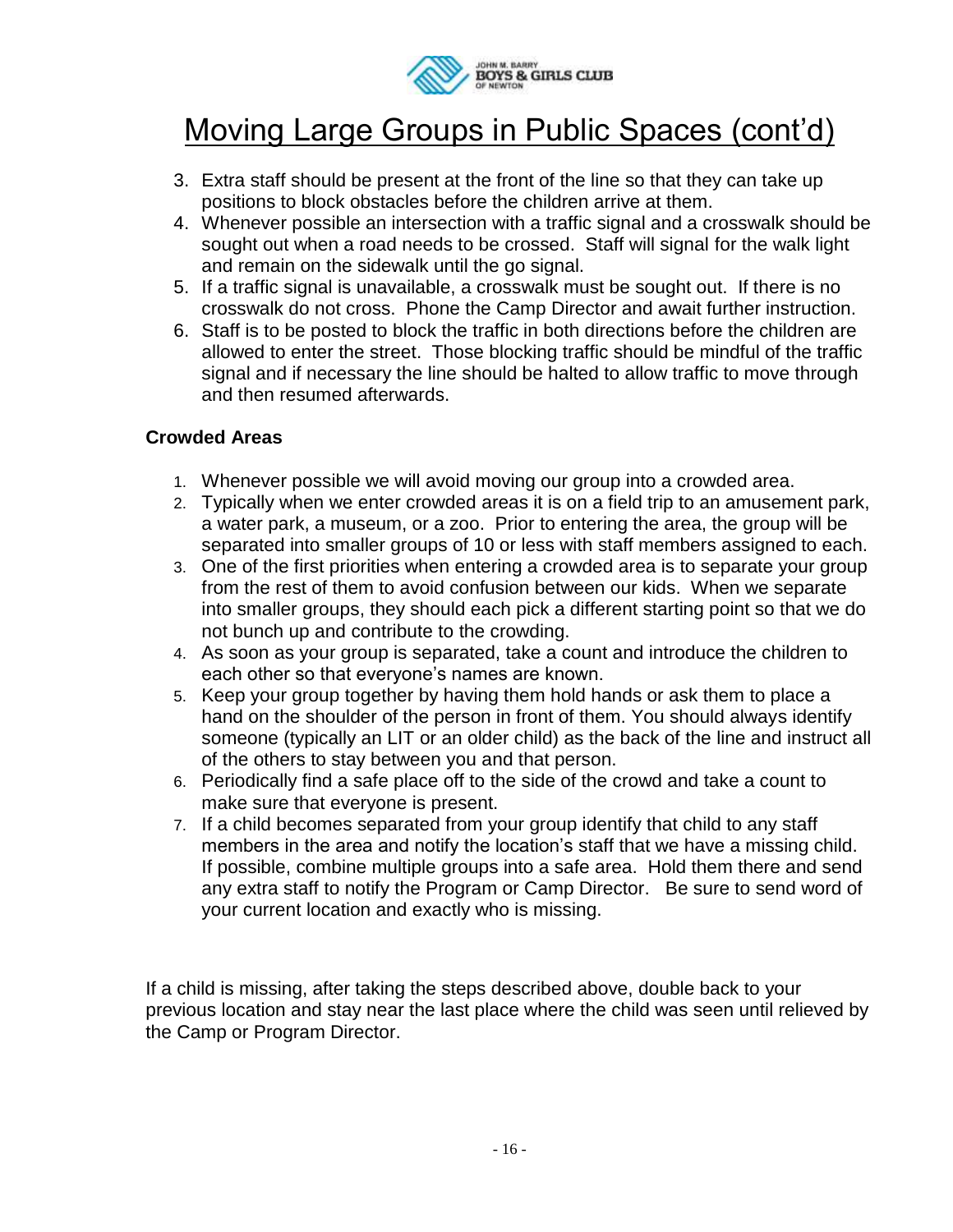

## Off Site and After Hours Interactions With Children

The following policy is intended to protect both staff members and the Boys & Girls Club from liability in the event of accident or a claim of abuse.

#### General Procedures

The John M. Barry Boys & Girls Club of Newton requests that employees do not interact with our members outside of the Club setting or after their shift has ended. The Club setting is defined as the main facility, the grounds, club vehicles, as well as any field trip destinations and camp locations. After hours is defined as any time period during which you are not physically present at the Boys & Girls Club.

Staff members should be aware that if a child enters an employee's personal vehicle, the employee forfeits the immediate protection of the John M. Barry Boys & Girls Club of Newton's insurance policy and transfers liability to their personal insurance.

#### Prohibited Activities:

- Rides to or from the Boys & Girls Club
- Phone calls to a child's residence or cell phone made from a personal phone and emails using means other than a Boys & Girls Club issued email account.
- Exchanging your personal cell phone number with a member
- Online, Text, Chat, Instant Message, Social Media Communications directly with members using personal account or unsanctioned Boys & Girls Club accounts.
- Prearranged meetings with members/campers in public or private off-site locations

#### Protected Activities

- Chance meetings in public areas
- Babysitting and transportation arrangements that predate your date of employment with written permission from parents sanctioning contact
- Situations where a child's safety is at risk
- Employment or volunteer placements with other organizations used by Boys & Girls Club members

#### **Exceptions**

Employees who are attending high school are exempt from these restrictions except those governing transportation of children to or from the Boys & Girls Club.

Employee's family members are exempt from these restrictions.

Staff members who interact with children at another job or volunteer placement are exempt while they are serving in that capacity.

Parents may notify the Program Director in writing of their desire to sanction off site interaction with a Club employee by filling out a Parent Release form. These documents are to be presented directly to the Program Director by the parent and must be cosigned by the employee

#### Additional Information

Employees are cautioned that they will be held to a high standard of behavior during any interaction with a child regardless of the location of said interaction or the child's membership status. Employees are encouraged to report any offsite or after-hours interactions with members/campers to the Program Director in writing within 5 days of their occurrence.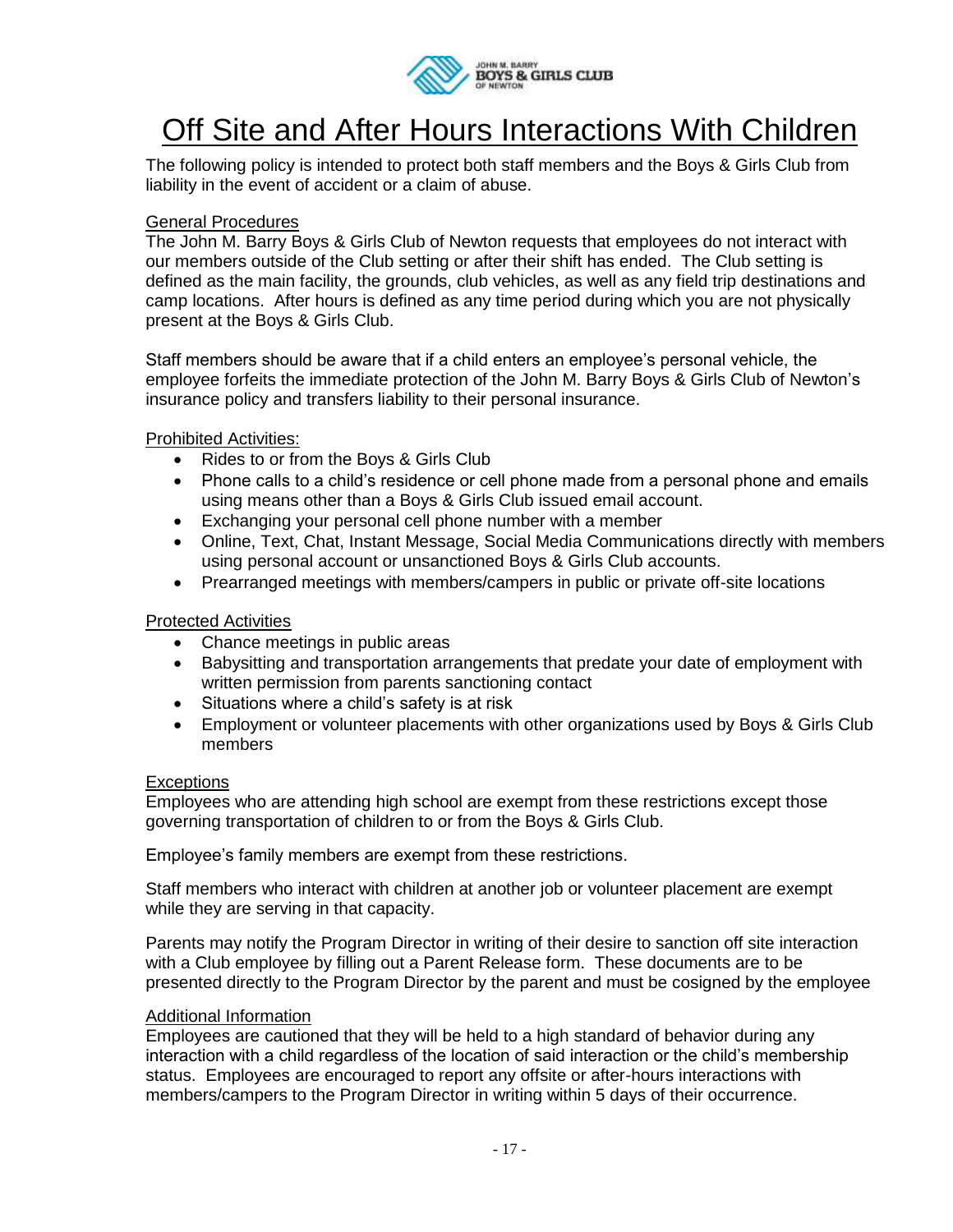

### Parental Grievance Procedures

Parents may verbally request a meeting with the Program Director at any time. The two parties will choose a mutually agreeable time and meet in a private setting to discuss the grievance.

After the grievance has been voiced the Program Director may request a reasonable amount of time to investigate the situation and contact the staff members and children involved. The Program Director may also request that the parents issue a written statement detailing their concerns and desires for resolution.

If necessary the two parties will reconvene within a period of 7 days to revisit the issue, discuss findings, and propose strategies for future interactions.

If the parent is dissatisfied with the result they have the option of appealing to the Executive Director verbally or in writing.

If the grievance remains unresolved they may file a written complaint with any member of the Board of Directors.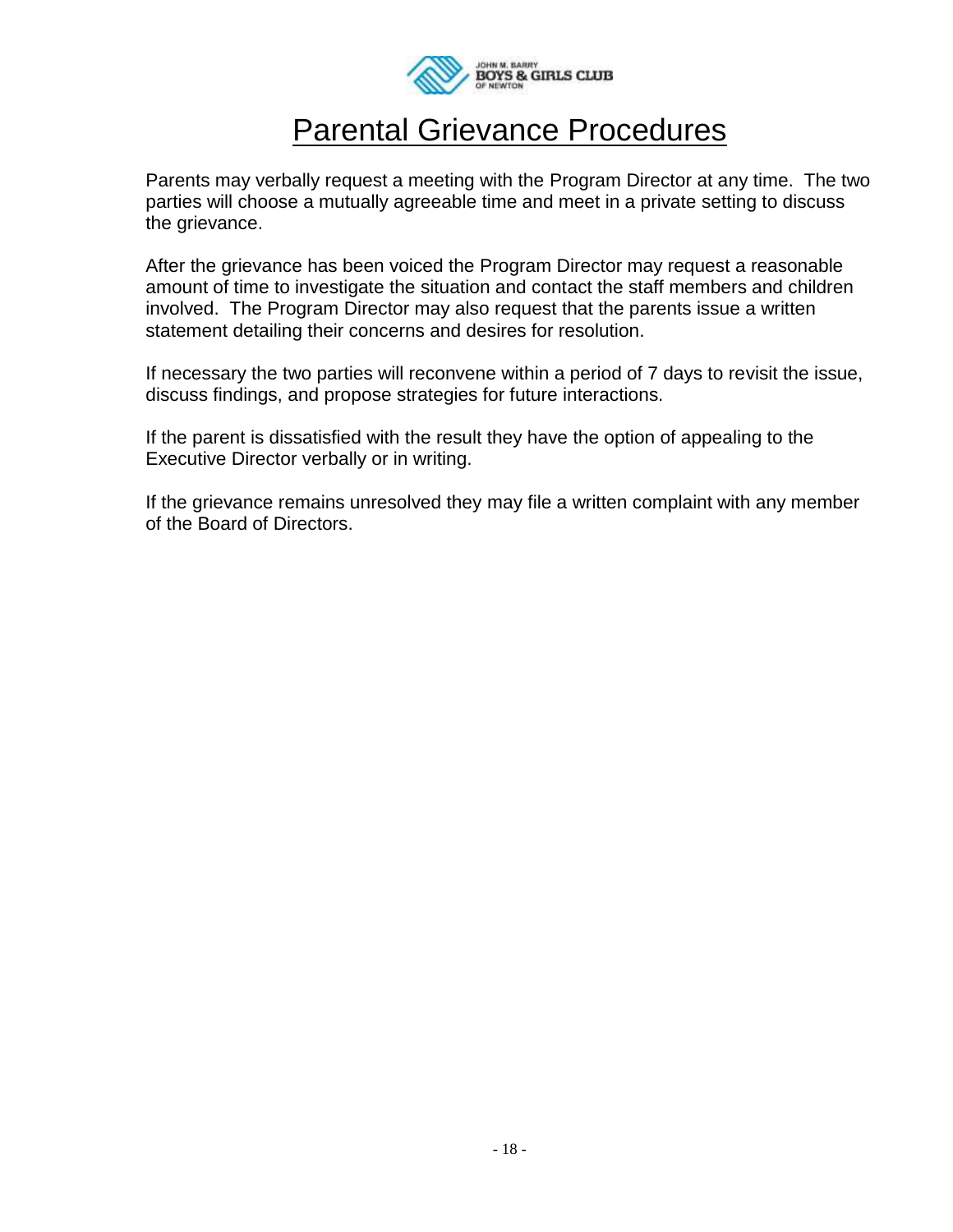

## **School Year Only Policies**

#### **Open Door Policy**

The John M. Barry Boys & Girls Club has an open-door policy which allows members to enter and leave the Club at will.

Exceptions:

- 1. Curiosity Club Members may not leave the facility without parents or guardians
- 2. Repeatedly entering and leaving the building is not allowed in order to avoid unsupervised wandering in the neighborhood.

Frequently Asked Questions:

- 1. A parent may ask you to guarantee that their child will not leave the facility. Please inform the parent that they should speak to their child about this matter and offer to participate in the conversation if they desire. Offer to keep the parent informed if you observe the child leaving the facility and to make the Program Director aware of their desire. Under no circumstances should you ever promise a parent that their child will not exit the Club.
- 2. A child may ask your permission before leaving the facility. Inform the child that leaving the facility is their choice but they should consider their parents desires before doing so. Take note of their decision, inform their parents upon pick-up, and ask them to speak to their child about this issue.

### **Parent Pick Up Procedure/Adult Conduct in The Facility**

When parents arrive to pick-up their children they must park their car in a legal parking space report to the front desk. The staff member there will page their children and then follow up to make sure that they arrive. If no staff member is at the desk any staff member not running a program may assist the parents with the location of their children.

If the child does not respond to a page then a staff member should verify that the child has signed in for the day, ascertain the child's age and contact the appropriate department head regarding the child's whereabouts. Parents are not to leave the front desk area unless accompanied by a staff member.

Parents must obey all Club rules while in the facility. Parents do not have the right to speak to children who are not their own. Report any parent behavior that causes you concern to The Program Director immediately.

Exceptions:

- 1. Parents may request to observe their children participating at the Club. A staff member will accompany the parent to the program area and inform the staff member in charge of the parent's desire to observe.
- 2. Parents may enter the gymnasium without permission if a sporting event is taking place and spectator space is available.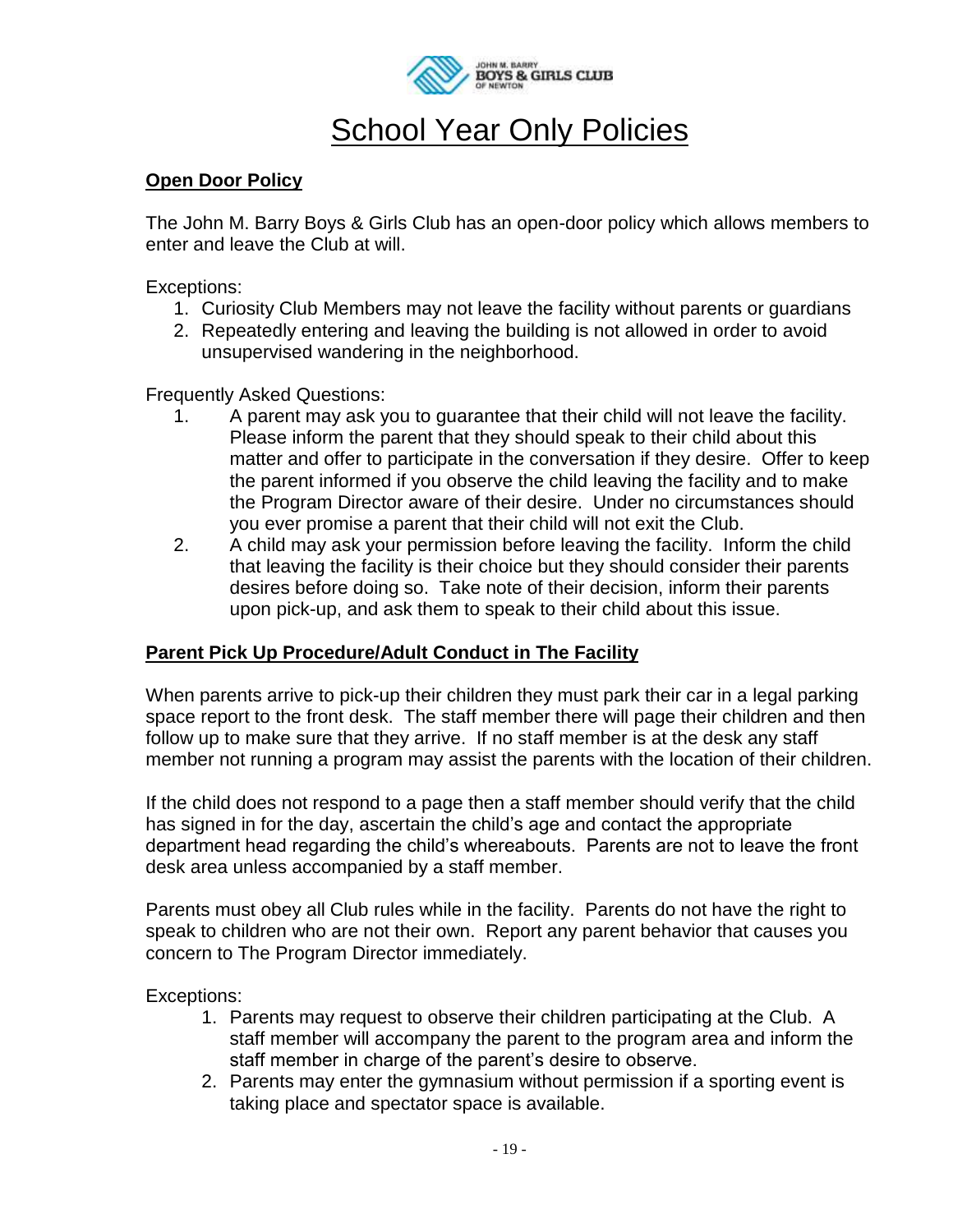

## School Year Only Policies (cont'd)

3. After 6:30 PM on weekdays and on Saturdays the front desk staff person may allow a parent unaccompanied access to the facility.

### **Medical Distribution & Storage Policy**

The John M. Barry Boys & Girls Club will not handle, store, or provide medication of any kind to the children in our care. With 1000 members and no clear daily attendance pattern it is not possible for us to catalog, store, maintain medication for all those who need it. In addition, the vast majority of our members are only with us for a period of about 3 hours per day (3:00 PM-6:00 PM) leaving the school and their parents to meet their medical needs.

Children who take medication at the facility must be capable of storing it and taking it on their own without the assistance of a staff member.

Members with inhalers and epi-pens are encouraged to keep them with their personal belongings in case they are needed.

Frequently Asked Questions:

- 1. A parent may hand you their child's inhaler and ask you to make sure that she has it when she needs it. You must inform the parent that this is against policy and that the children are expected to carry them themselves. If the parent insists that you take it, be sure that the child's name is on it, take the parent's contact information and give it to the Program Director. Reiterate that there is no guarantee that the inhaler will be available if needed but tell them that we will put it on file. Insist that the child carry their own while visiting the Club (most do anyway).
- 2. A parent may ask you to give cough or cold medicine to their child at a specific time. Inform the parent that this is against policy.
- 3. A child may ask you for an aspirin or some Tylenol. Under no circumstances should you ever give any medication to a child in the Club setting.

### **Staffing Ratios**

The John M. Barry Boys & Girls Club of Newton is committed to providing a safe environment. As such, all Club activities shall be under continuous supervision by an appropriate adult at all times.

All Club staff must follow the "the rule of three." This means that no individual child is to be alone with one adult behind closed doors or in a secluded location. All interaction between staff and members must be observable and interruptible. One staff is allowed to supervise a group of children or teens based on a 1-25 ratio (similar to the publicschool setting).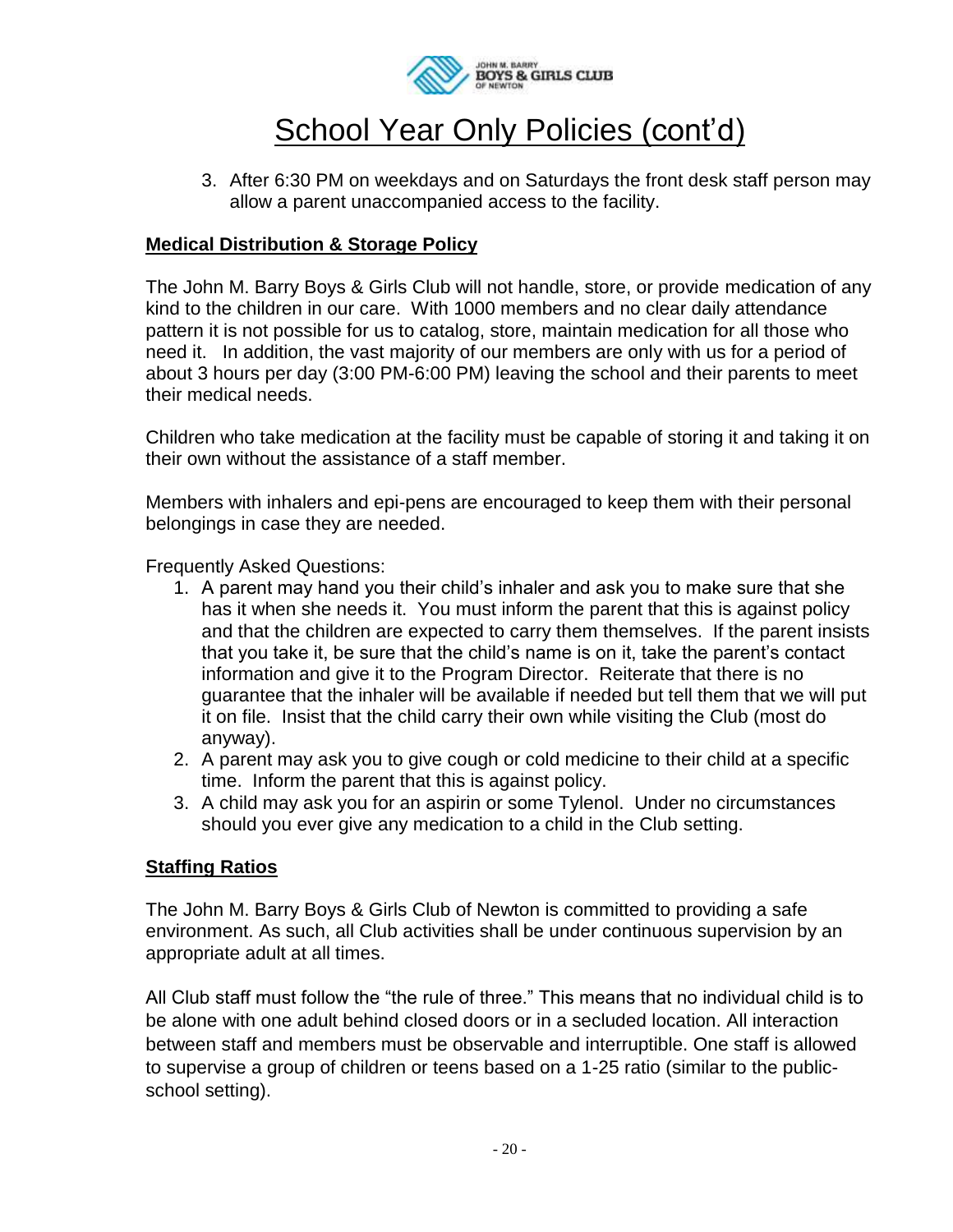

Staff shall not:

 Use electronic devices such as cell phones, PDAs, or other communication devices while supervising members unless it is part of approved programming.

### Staff shall:

- Abide by the Organization's "the rule of three" contact policy.
- Abide by the Organization's disciplinary policies and procedures.
- Ensure at least one individual is present when supervising members (1-25 ratio).
- Maintain proper ratios at all times.
- Be trained on appropriate supervision tactics and behavior patterns.
- Ensure all youth volunteers are supervised by an adult staff member.
- Immediately notify Club leadership and/or submit written reports detailing issues or incidents within the Club's bathroom and locker room areas.

All Club activities for members must be conducted in rooms with window-view doors. If the door does not have a viewable window, the door should be left open. Window blinds should be left open except when an educational activity necessitates a dark room (for example, when showing a video.)

Any two children in an unseen or less-easily-viewed area must be redirected to another more open area.

Youth workers must be at least three years older than the children they work with, unless they are working in the same room with and under the supervision of a qualified adult staff member.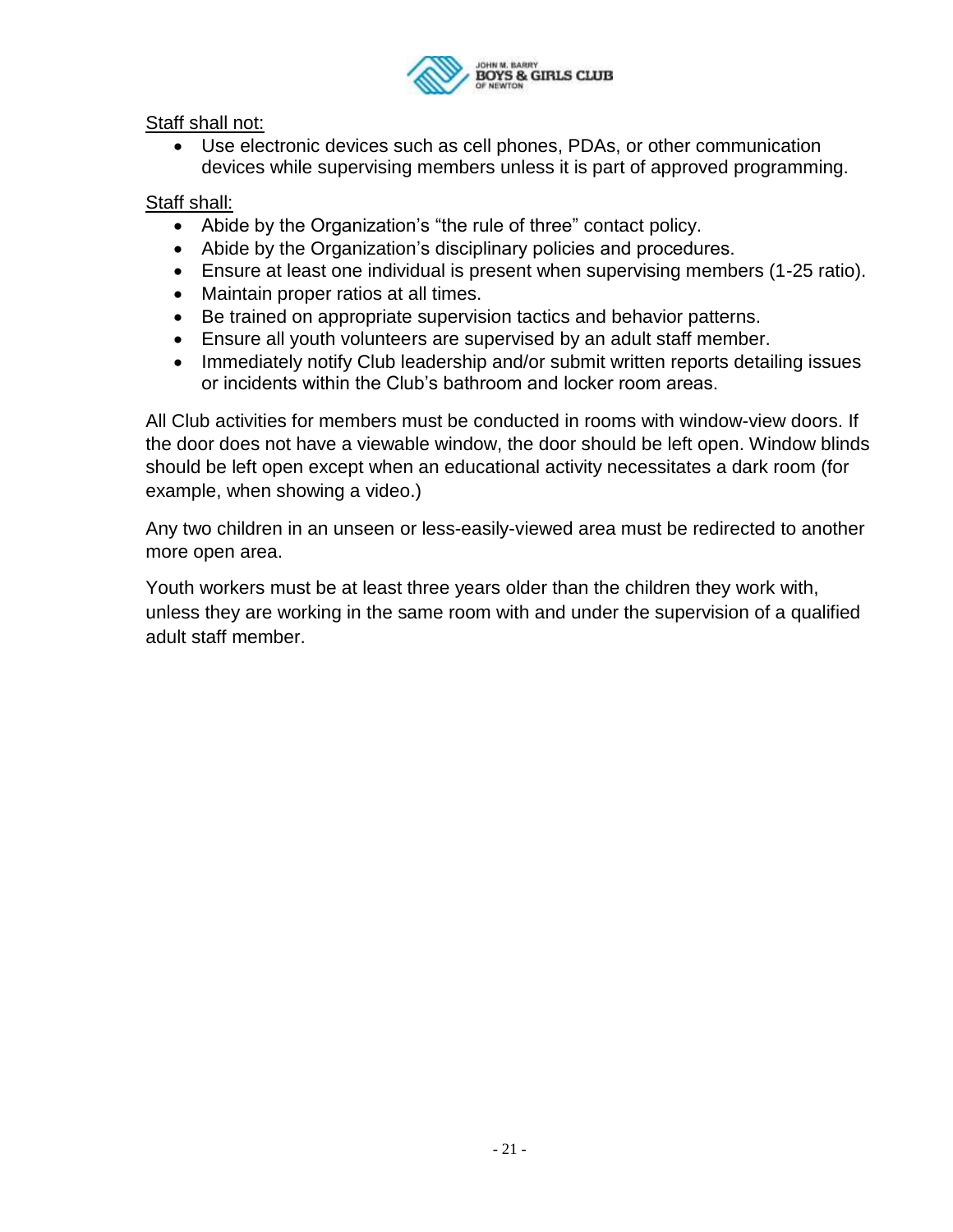

### **Staff Orientation & Training Plan**

All staff members must meet minimum training standards before they will be allowed to supervise children alone in the Boys & Girls Club setting.

Orientation consists of three two-hour sessions to take place in the evenings one week prior to the start of employment. Topics reviewed include:

- 1. A complete overview of the Policy and Procedures Manual
- 2. Boys & Girls Club Program Basics
- 3. Proper mentoring techniques
- 4. Approved methods of discipline
- 5. Establishing and maintaining the boundaries between staff and child
- 6. Staff conduct expectations
- 7. Review of emergency exits and fire extinguisher locations

Staff members are granted copies of all pertinent materials and given paid time to study and review them. Employees must sign a contract acknowledging their receipt of these materials and a pledge to commit them to memory.

#### Additional Requirements for Summer Camp:

Staff members must attend mandatory CPR and First Aid Trainings. In addition, they are required to attend the Parent's Orientation Meeting granting parents the opportunity to meet them prior to the start of camp.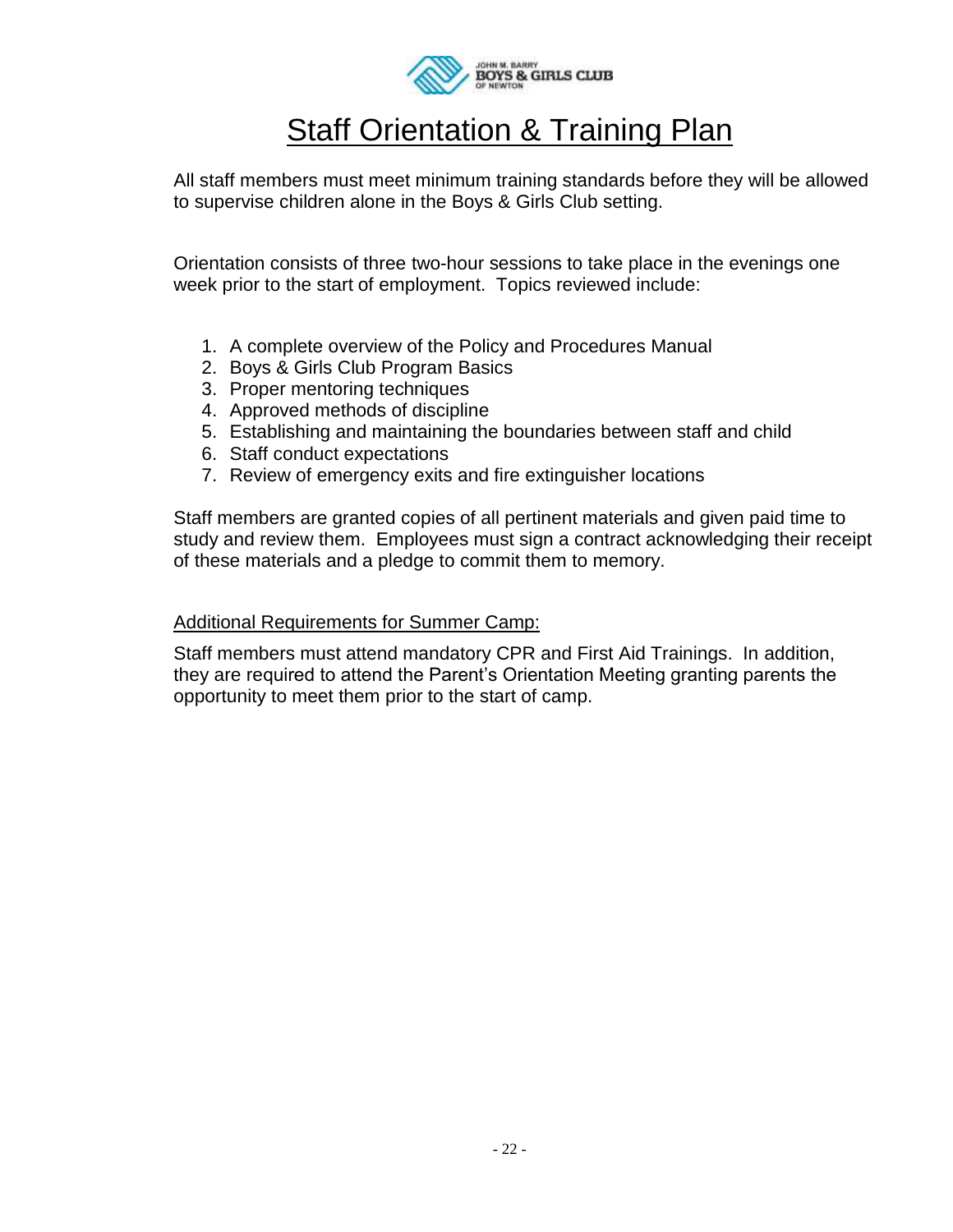

### **Transportation Safety Plan**

The following procedures will be followed at all times when children are transported in the Boys & Girls Club setting

#### **General**

- 1. Only properly licensed drivers may transport children in Club vehicles. Drivers of school routes are required to have a 7D License or higher.
- 2. Be sure to visually inspect the vehicle for safety or mechanical problems before loading children onto the bus or van.
- 3. Notify the Program Director immediately of any safety or mechanical issues.
- 4. Drivers are responsible for the safety of the children in their care.
- 5. Never leave a vehicle that has been loaded with children unattended.
- 6. Children will keep hands, arms, feet, heads and objects inside the vehicle at all times.
- 7. Keep noise levels to a minimum.
- 8. Children will remain seated at all times while van or bus is in transit.
- 9. Drivers are responsible for cleaning out the van upon their return to the Club.
- 10.Drivers may not text or talk on a cell phone while driving

### **Bus Rules**

- 6. 2 or 3 children maximum per seat (depending on bus seat capacity)
- 7. If bus is equipped with seatbelts children must wear them

#### **Van Rules**

- 4. All children must wear seatbelts
- 5. Do Not Overload 1 passenger per seatbelt
- 6. Children under the age of 12 are not allowed to sit in passenger seat due to airbag danger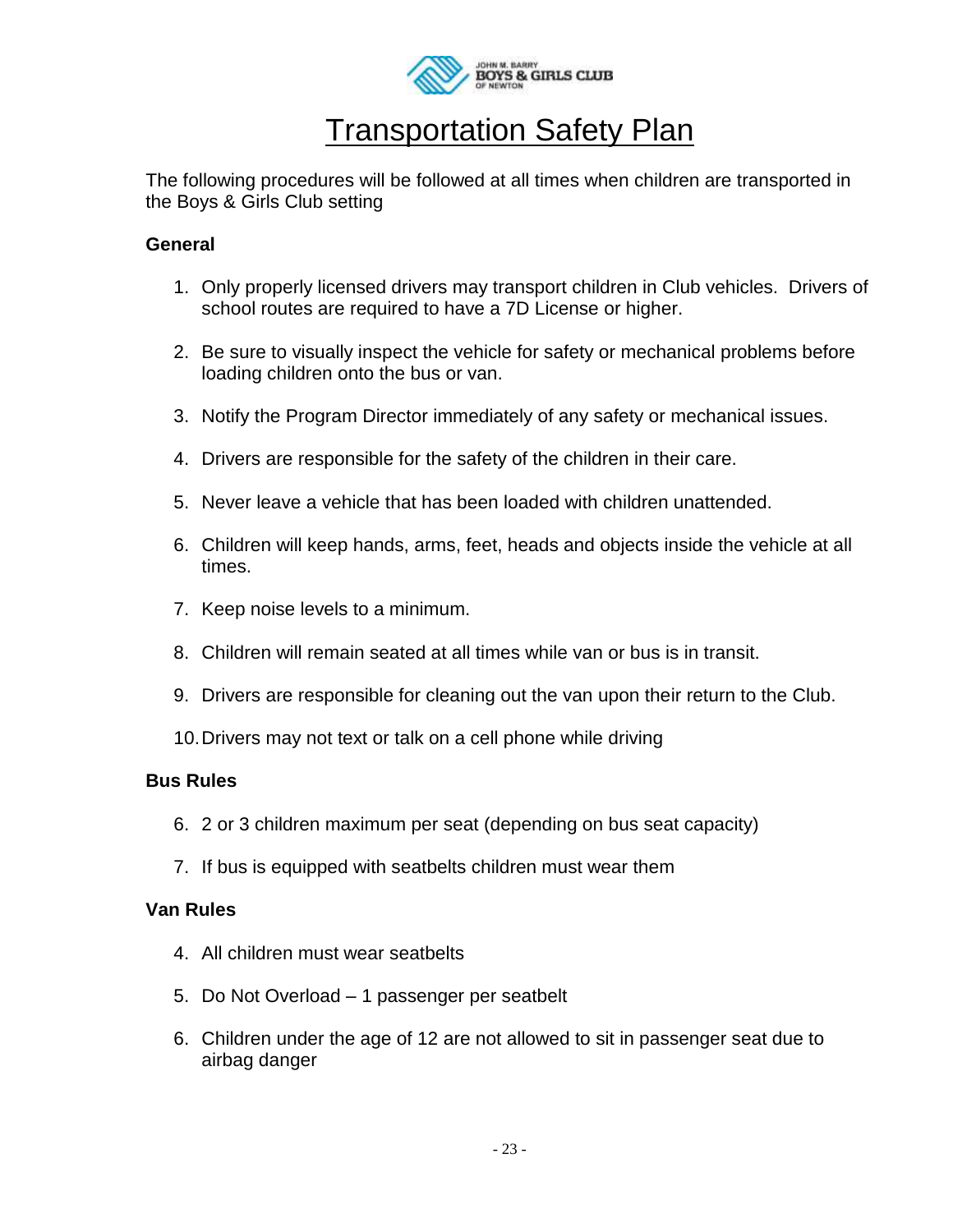

## Summer Camp: General Information

#### Camp Philosophy

Our goal in offering this program is to provide opportunities for children to explore their creative and athletic potential while cultivating friendships and sharing new experiences with peers. Our camp offers a wide range of activities designed to capture the interest of all campers. We focus on fun and do our best to give campers a memorable experience. Safety comes first in all that we do.

#### Regulatory Compliance & Licensing Statement

Our Summer Day Camp must comply with the regulations of the Massachusetts Department of Public Health and is licensed by the Newton Health Department

#### Camp Organization

Campers are split into four groups based on their age or grade. Grades k-2 make up Camp Spark. Grades 3 & 4 make up BGC1. Grades 5 & 6 make up BGC2. Campers in grades 7, 8, and 9 are admitted on a case by case basis and are classified as LITs (Leaders In Training).

#### LIT Program

LITs are checked in and out like regular campers and subject to the same rules and procedures. LITs are provided with basic counselor training, given the chance to fill leadership roles when possible, and allowed occasional special privileges. LIT's have no formal authority and children should never be placed in their direct care. They are never to be left unsupervised.

#### Staff Organization

Each Group has a designated Group Leader who reports directly to the Camp Director while being supported by the Head Counselor & Assistant Camp Director. Counselors rotate among age groups based on ratio. Group Leaders & Counselors may receive their assignments from the Camp Director, the Assistant Camp Director, or the Head Counselor. Counselors may also receive assignments from the Group Leader of the age group with whom they are working.

#### Staffing Ratios

Our camp maintains a maximum ratio of 10 campers to 1 staff member for campers ages 7-13. Campers who are age 6 require a 5 to 1 ratio. When not given a direct assignment, staff members should use these ratios to help them to decide where they need to be.

#### Appropriate Dress

Each staff member will be issued two staff shirts and one general Boys & Girls Club Shirt. Staff members are expected to be easily identifiable to campers. Current staff shirts should be worn on Tuesdays & Thursdays. Old staff shirts and Boys & Girls Club shirts may be worn on Mondays, Wednesdays, and Fridays. Staff members must bring or wear a bathing suit to camp every day. Clothing with profanity, alcohol or tobacco advertisements on them is prohibited.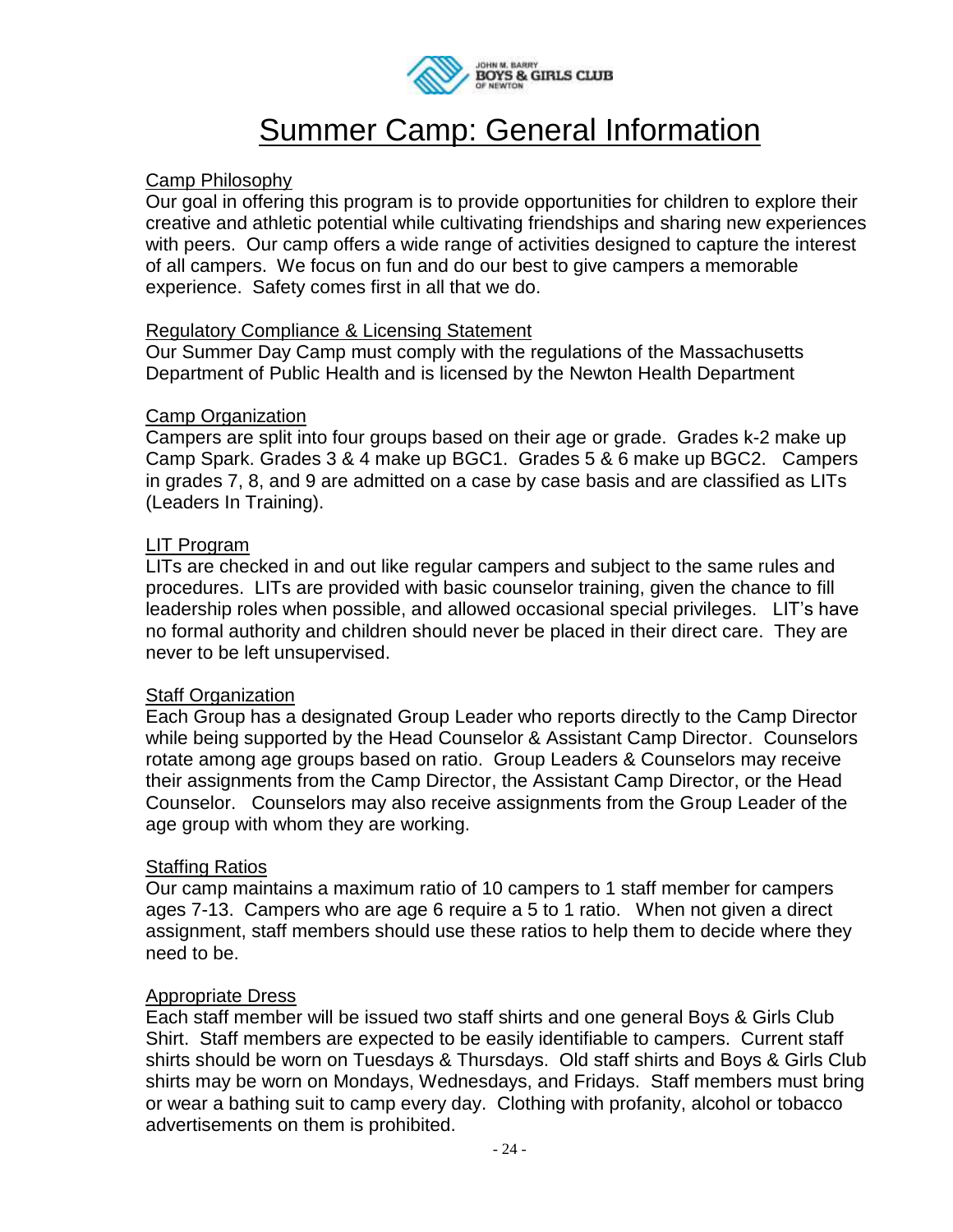

## Summer Camp: General Information (cont'd)

### Staff Meetings

Weekly staff meetings will be held. These are usually on Mondays at the conclusion of the camp day. These meetings will last 15-30 minutes. We will discuss strategies, share our successes and possibilities for improvement, and review issues with specific children.

#### Strangers Around the Children

If someone other than an authorized person is observing the children, a regular staff person will monitor any interactions and ask the stranger if he/she needs any help. If the person remains and the group leader feel uncomfortable about his or her presence, the group leader, Camp Director, or Executive Director will ask the person to leave the area. If the individual persists, the Newton Police will be called. In general, any person coming into the program must check in with a group leader and/or Camp Director.

#### Attendance/Roll Call

Attendance checks are performed at the beginning and end of each camp day and whenever our camp moves from one location to another. During attendance checks staff members are expected to surround the group and assist the Camp Director/Group Leader with keeping the campers quiet and sighting specific campers as they respond.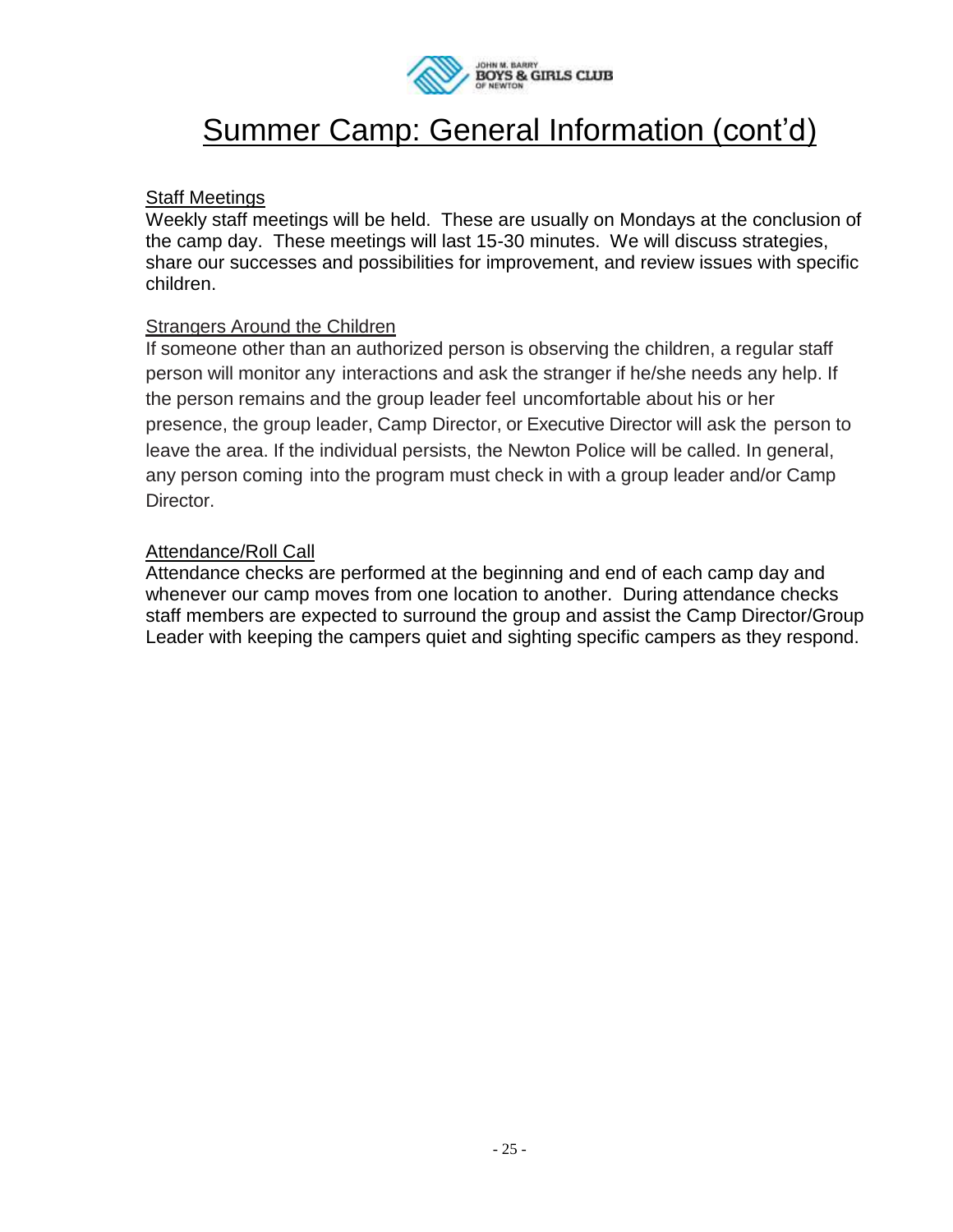

## Contingency Plan – Child Does Not Arrive For Camp

Any child that reports for morning roll call is recorded on the daily attendance sheet. Parents are requested to notify the Boys & Girls Club if their child will not be attending camp. If a child does not arrive for role call and a call has not been received, the parents are notified by phone. For the safety of our campers, early pick-ups and late drop-offs are strongly discouraged.

### Contingency Plan – Child Does Not Arrive at Pick-Up Point

- 1. Camp Director is notified immediately
- 2. Camp Director meets with parents, informs them that an investigation is being performed and asks them to identify any possible scenarios of an alternative pick-up.
- 3. Daily Attendance Sheet is reviewed to ensure that the child was properly checked in at the last role call
- 4. All staff members are questioned as to the possible whereabouts of the camper.
- 5. Staff members are assigned to search the immediate area and to interview the child's known acquaintances as to their possible whereabouts.
- 6. If the child is not located within a period of 10 minutes then they are officially declared a "Lost Child"
- 7. Camp Director notifies the parents, the Police Department and the Executive Director.
- 8. Camp Director makes entry of date, time, and procedures followed in Emergency Log Book and files any additional paperwork with the proper authorities.

## Contingency Plan – An Unregistered Child Arrives For Camp

Any child that reports for morning roll call is recorded on the daily attendance sheet. If an unregistered child is found to be present a check will be performed by the Camp Director to determine if all necessary paperwork is on file for this child. If child's paperwork is up to date and if transportation limitations allow, the parents will be contacted and the child will remain with the camp for the day. If the child's paperwork is missing or incomplete the child will be removed from camp immediately and their parents will be notified to come and pick them up.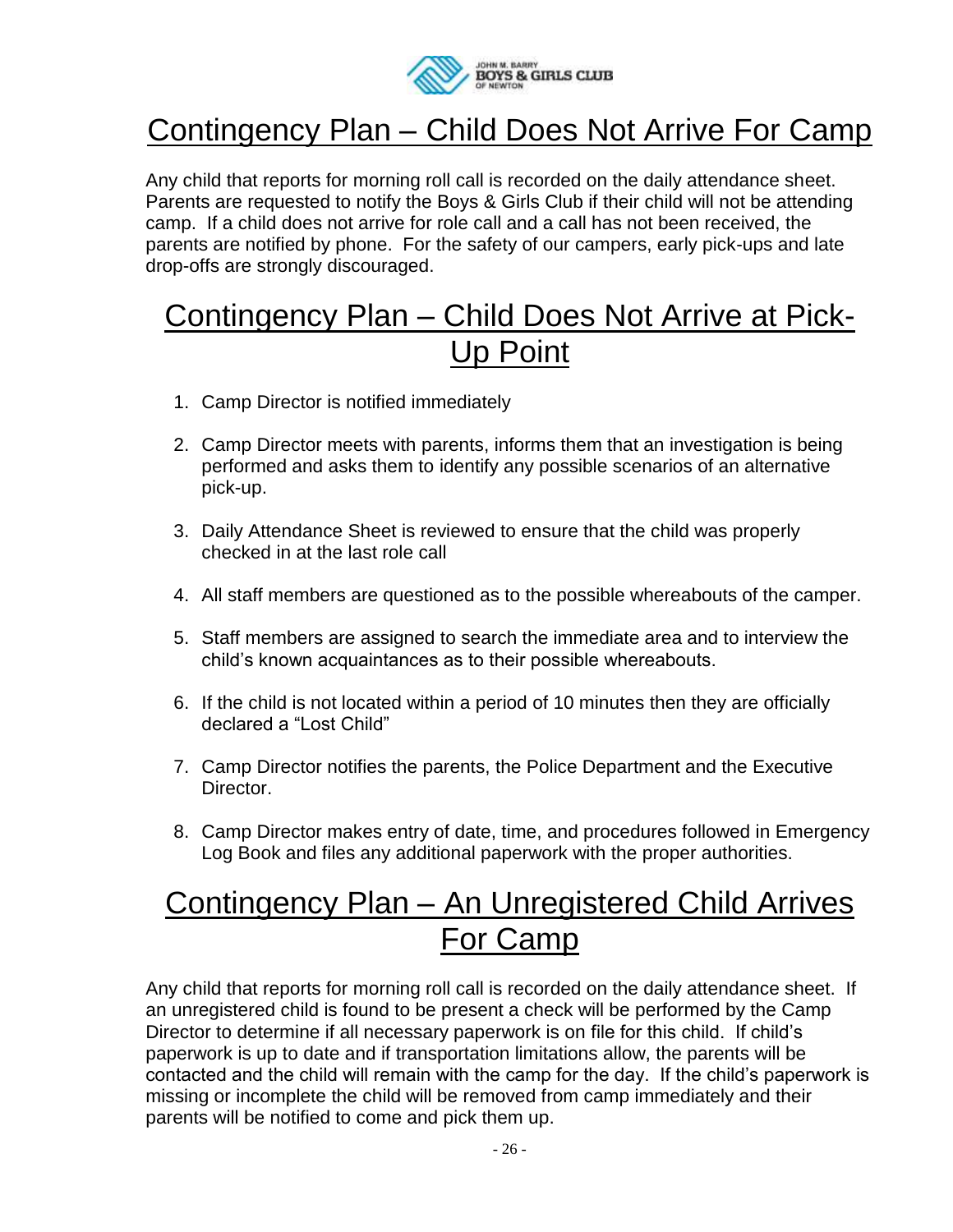

### Health Risk Management Plan

### **The following procedures are in place to help keep our campers healthy and safe:**

All campers must meet the standards of immunization designated by the Newton Public Health Department.

All campers must have a physical form completed by a doctor prior to the beginning of camp.

Campers who are ill will be separated from the group and sent home at the discretion of the Camp Director and/or the Health Supervisor

The Camp Director or Health Supervisor will notify the staff members of any major health issues a camper my have and how they should be addressed.

A staff orientation will be held at which all accident and emergency policies and procedures will be presented to the staff including the use of accident forms and log books.

Copies of these policies and procedures will be given to all staff members and a manual will be kept in the Medical Records Box so that it may be consulted at any time.

All staff members are required to obtain CPR and First Aid Certifications before they begin work.

All Newton Department of Public Health criteria for the operation of a Summer Camp will be met prior to the start of camp and maintained throughout the summer.

## Care of Mildly Ill Campers

Mildly ill campers will be removed from activities and isolated in a cool, comfortable place. A staff member will be assigned to check on their condition periodically. If the illness is severe or prolonged parents will be notified and the camper will be removed from camp. The incident will be documented in the Medical Log Book.

#### Sunscreen Policy

All Campers are encouraged to bring sunscreen from home and to apply it at will throughout the camp day.

Daily reminders to apply or reapply sunscreen are provided in the morning before departure from the Boys & Girls Club and during lunch periods.

All medical kits will contain a supply of sunscreen to be distributed to all those who need it. No child will be denied sunscreen while at camp.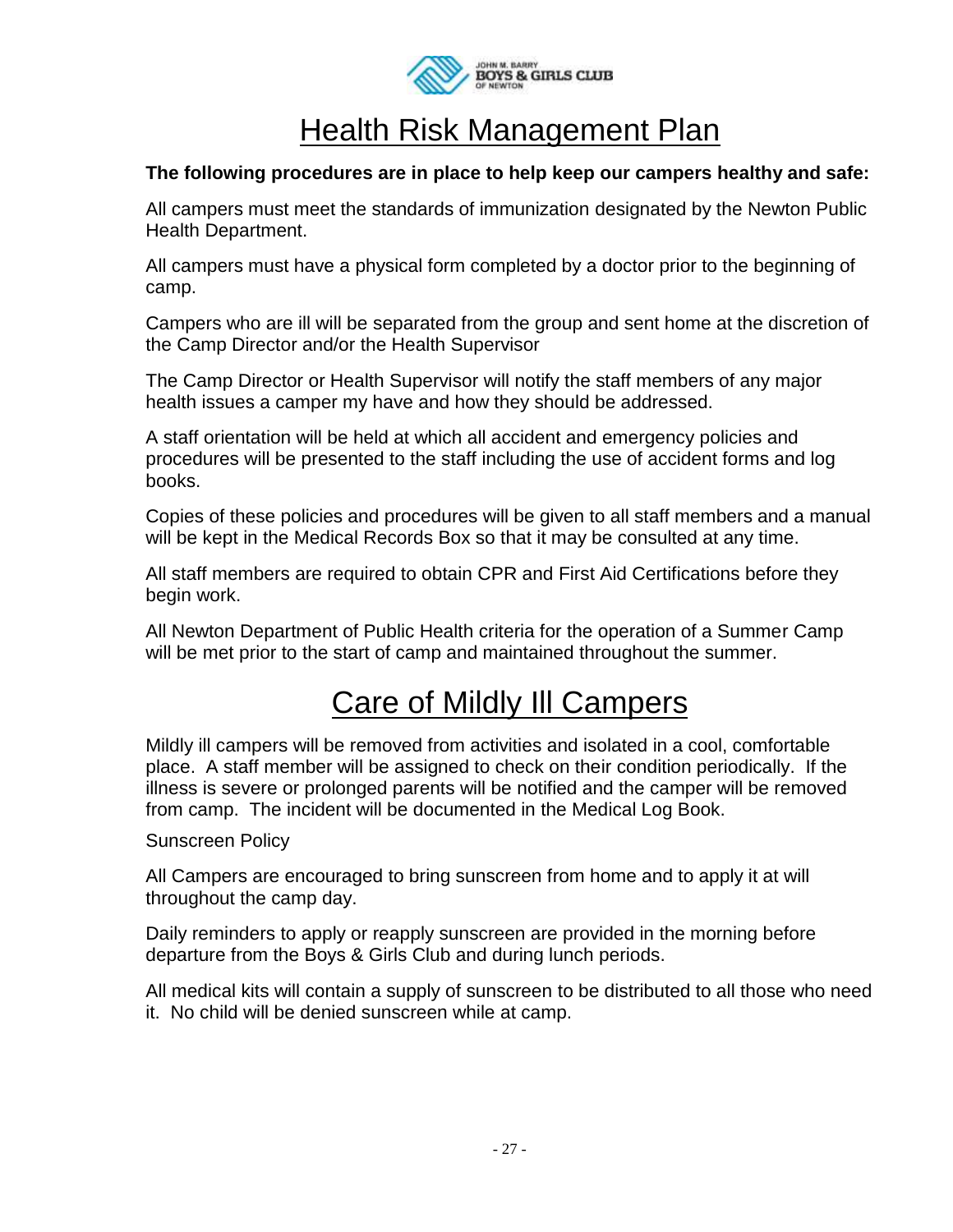

## Location/New Area Assessment Plan

**When moving the camp to a new location the staff should consider the following factors:** 

# **Safetv**

**Search the area for hazards such as broken glass, damaged equipment, hot coals from a barbecue, large puddles or streams, secluded areas where campers may not be supervised, or areas of high vehicle traffic.**

# Space

**Be sure that there another camp, group, or family is not already occupying the area we intend to use. Determine if there is enough picnic tables or eating space for everyone. Never mix campers from two different groups together if it can be avoided.**

# Bathrooms

Investigate the location of bathrooms. Found out their capacity and level of cleanliness. Make sure that they are unlocked. See if there is space for campers to change clothes.

# **Shade**

Make sure that the area has enough shade for the majority of campers to be able to get out of the sun and stay cool.

# **Distractions**

Look for distractions that may draw the attention of the campers. Things like water fountains, swing sets, mud, puddles, street performers, and free giveaways can attract the attention of our campers and increase the likelihood that they become lost and disoriented. Whenever a distraction is encountered a staff person will be stationed to keep the campers moving and safe.

Staff members should assess these 5 factors in a timely manner and report their findings to the Camp Director.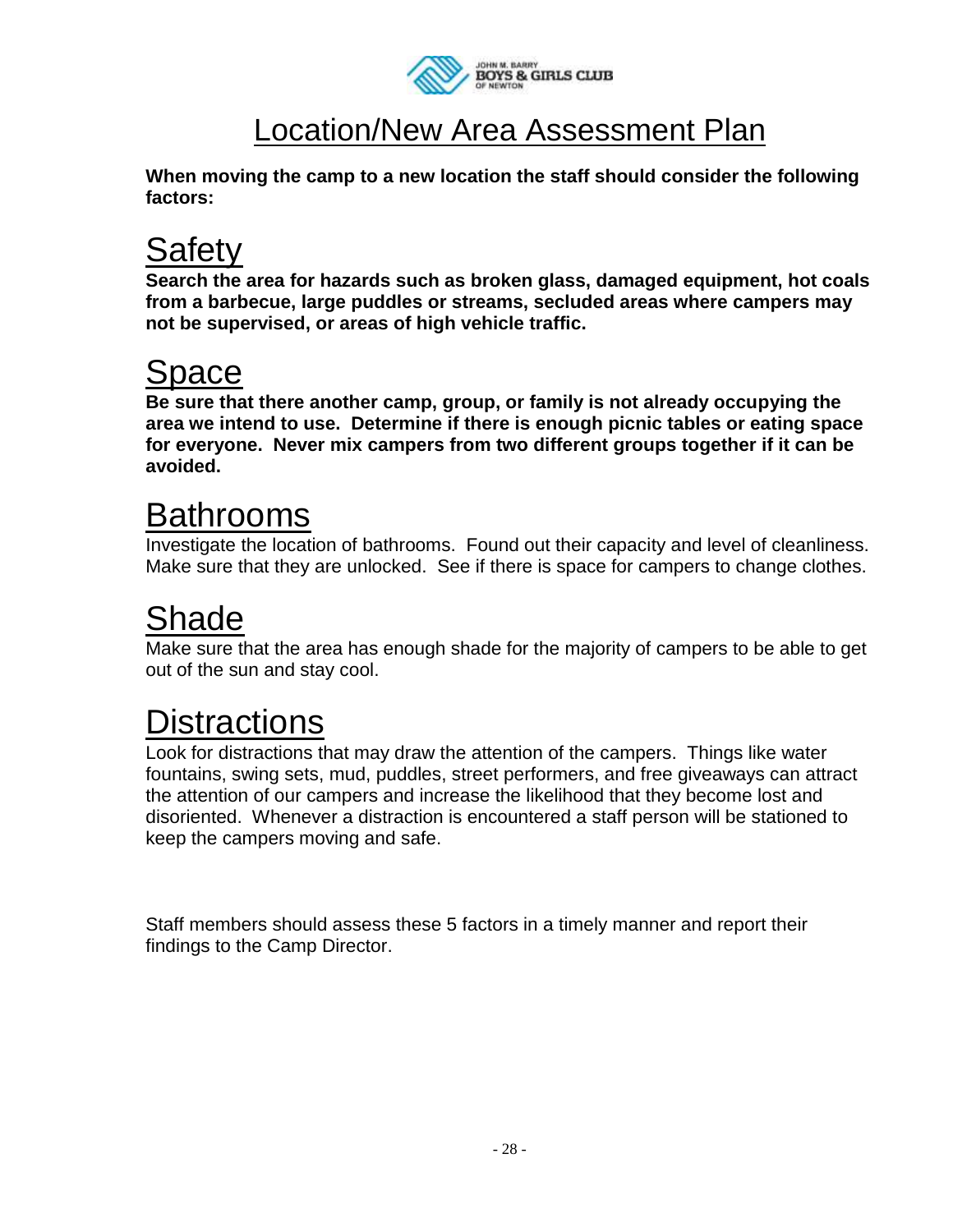

## Lost Child At Camp Plan

Any child that reports for morning roll call is recorded on the daily attendance sheet. For the safety of our campers, parents are requested to notify the Boys & Girls Club if their child will not be attending camp. If a child does not arrive for role call and a call has not been received, the parents are notified by phone. Early pick-ups and late dropoffs are strongly discouraged.

If at any time during the camp program a question arises as to the whereabouts of a camper the following procedure will be used:

- 1. A whistle will be blown
- 2. A Group Leader or Camp Director requests the attention of all campers and staff members and a roll call is taken
- 3. Daily Attendance Sheet is reviewed to ensure that the child was properly checked in at the last role call
- 4. All staff members are questioned as to the possible whereabouts of the camper.
- 5. Staff members are assigned to search the immediate area.
- 6. If the child still has not been located then they are officially declared a "Lost Child"
- 7. All campers and staff members remain together and await further instruction from the Camp Director
- 8. One staff member leaves the group to notify the Camp Director and the Health Supervisor (If not already present).
- 9. Camp Director notifies the Police Department and the Executive Director.
- 10.All available staff members search the surrounding area including rest rooms, playgrounds, storage areas, wooded areas, buildings and vehicles.
- 11.Procedure continues until child is located.
- 12.If child is missing for more than 30 minutes, Camp Director notifies parents.
- 13.Camp Director makes entry of date, time, and procedures followed in Emergency Log Book and files any additional paperwork with the proper authorities.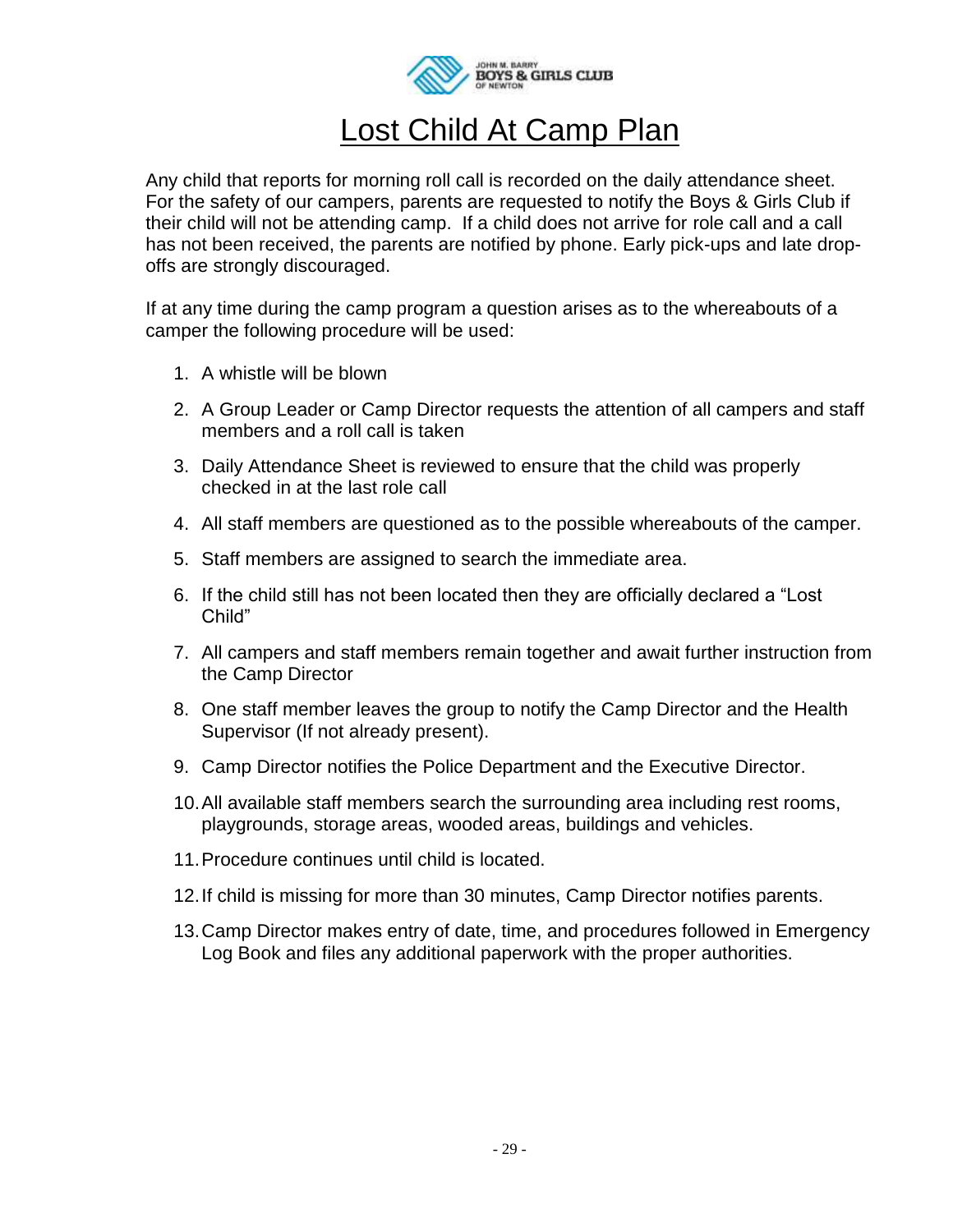

## Medication Distribution and Storage Policies

- Medications prescribed to campers may only be administered by group leaders, the head counselor, assistant director, or camp director with knowledge of the camp's Health Supervisor.
- Medication shall be kept in the original containers bearing a pharmacy label which shows the prescription number, date filled, physician's name, name of medication, directions for use, and patient's name.
- All medications prescribed shall be kept in a designated, clearly marked backpack.
- Written permission from a parent is required before any medication will be administered.
- Over the counter remedies such as Asperin, Tylenol, or Cold & Cough Medicine will not be administered to campers.
- Requests for Medication Distribution must be submitted to the Health Care Consultant for approval.
- Campers who are capable of self-administering them may carry inhalers, insulin, or epipens on their person or with their belongings.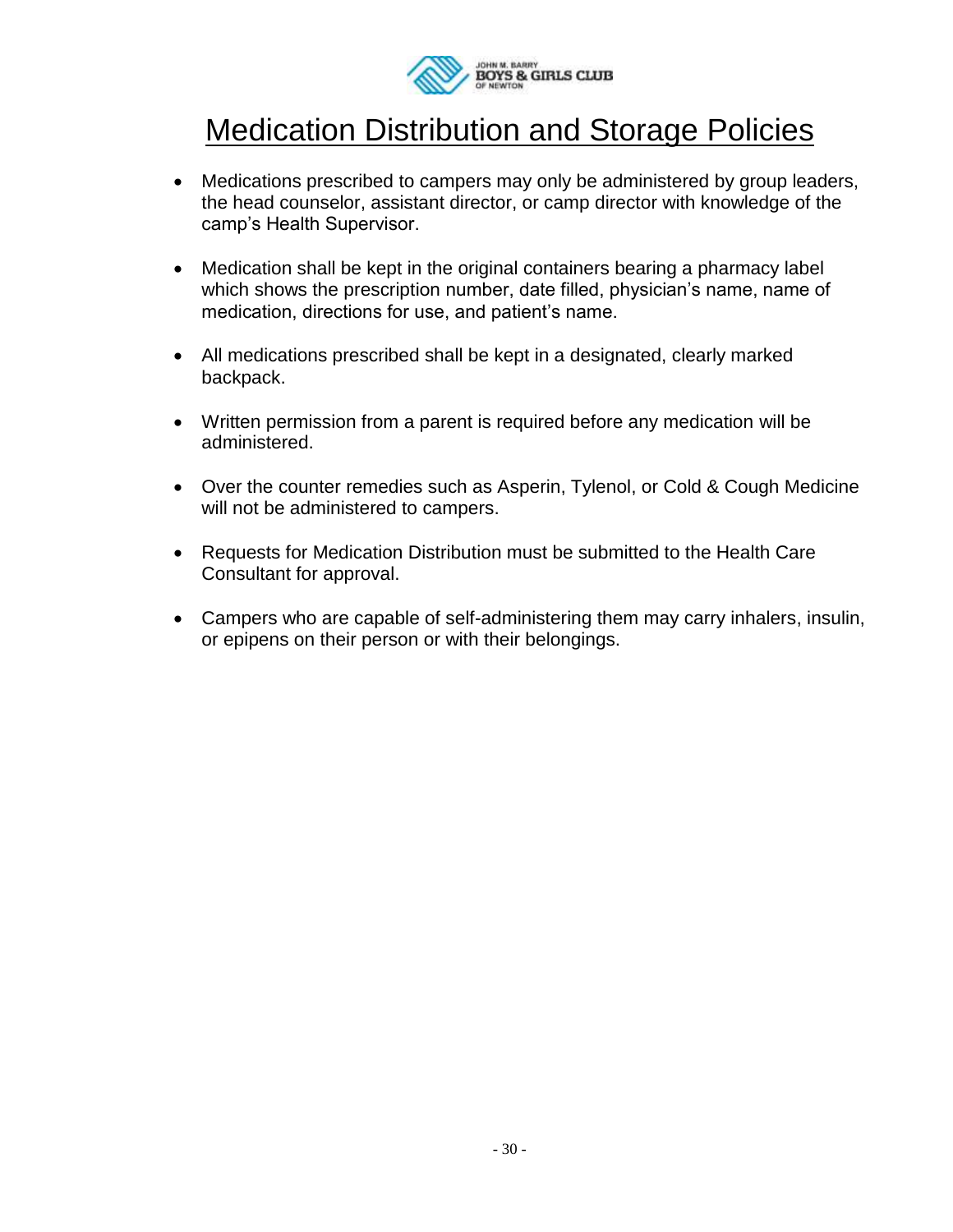

### Parent/Guardian Release Plan

On the camper's Medical History Authorization Form parents will have the opportunity to add or remove the names of approved pick-up people. The parents/guardians who are listed on the application will be assumed to be approved unless otherwise noted. A list will be developed and made available for consultation at the end of the camp day.

This list will be kept at the Club's front entrance. Parents will identify themselves to a staff member and initial the list before they remove their children from the property. Children who are not immediately signed out will wait in the Club's gymnasium until their ride arrives. The staff will supervise the children and the parents as they are released to be sure that no one is being removed against their will.

Extended Day Campers may check in at the front desk and enter the gamesroom area immediately. Extended day members will be signed out on the Extended Day Attendance Sheet as they are picked up.

Campers who are walking home must provide written permission from their parents and may do so after placing their own initials on the list.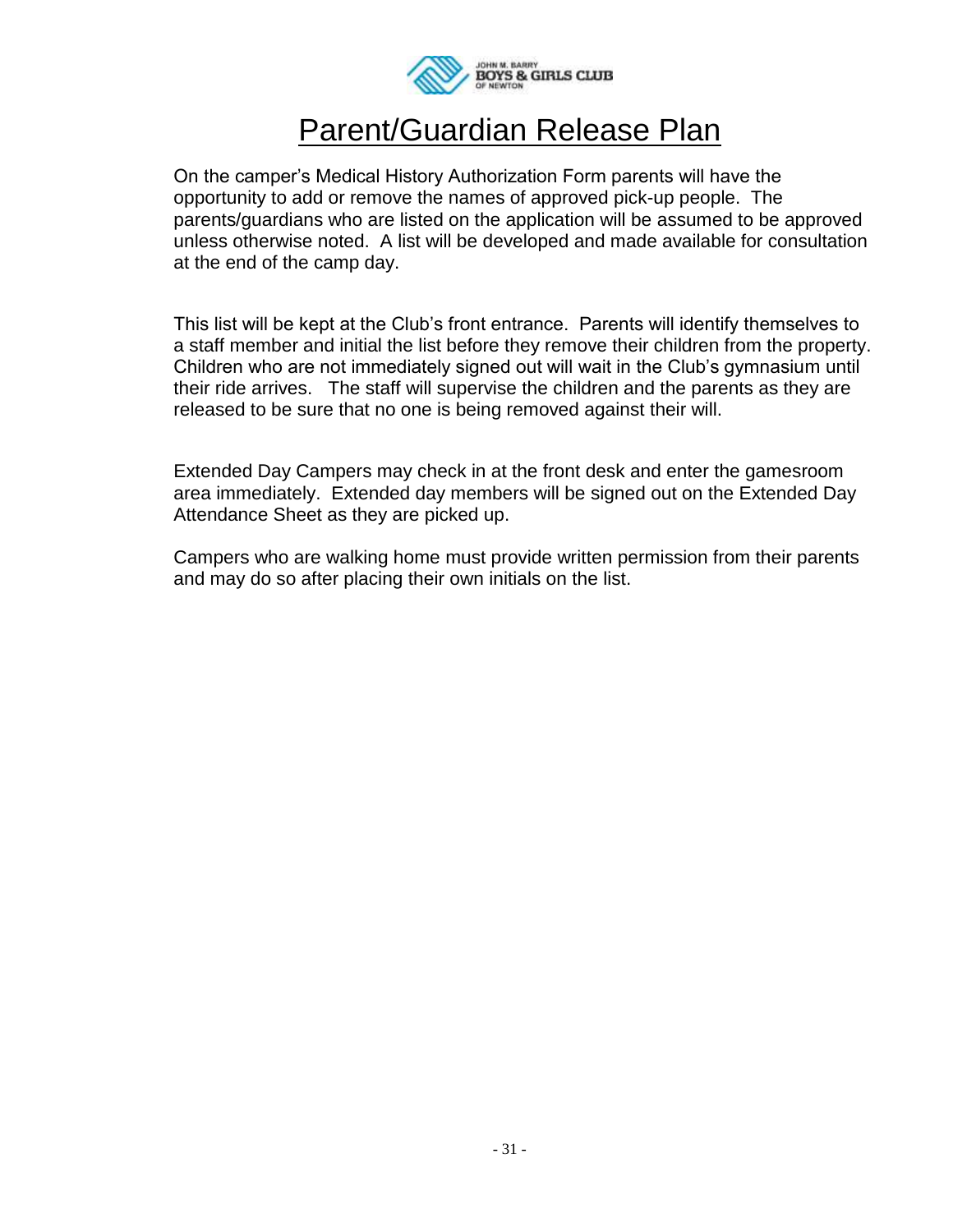

## Traffic Plan

The following procedures will be followed when the children arrive at the Boys & Girls Club for pick-up or drop off. A staff member will be assigned to the parking lot each morning and afternoon.

Our parking lot has a circular pass-through which keeps traffic moving and prevents cars from backing up onto Watertown Street.

### **Drop Off**

- 1. The area with the yellow curb will be kept clear of vehicles so that parents may drop off their children and they can enter the Club unimpeded.
- 2. Parents who park illegally will be asked to move their cars to maintain clear sight lines.
- 3. Parents who enter the Club are required to put their vehicles in parking spaces.
- 4. Once children enter the Club they are not allowed to leave without being accompanied by a staff member
- 5. Children will enter buses and vans directly from the sidewalk.

### **Pick-Up**

- 1. The area with the yellow curb and the curb area along the gym wall will be kept clear of vehicles so that our vehicles will have a safe place to pull over.
- 2. Parents who park illegally will be asked to move their cars to maintain clear sight lines.
- 3. The School Bus Stop Lights will be activated to freeze traffic in the parking lot before the children exit the bus.
- 4. Children will exit buses and vans directly onto the sidewalk. Once there they will proceed to the front entrance to be released to their parents.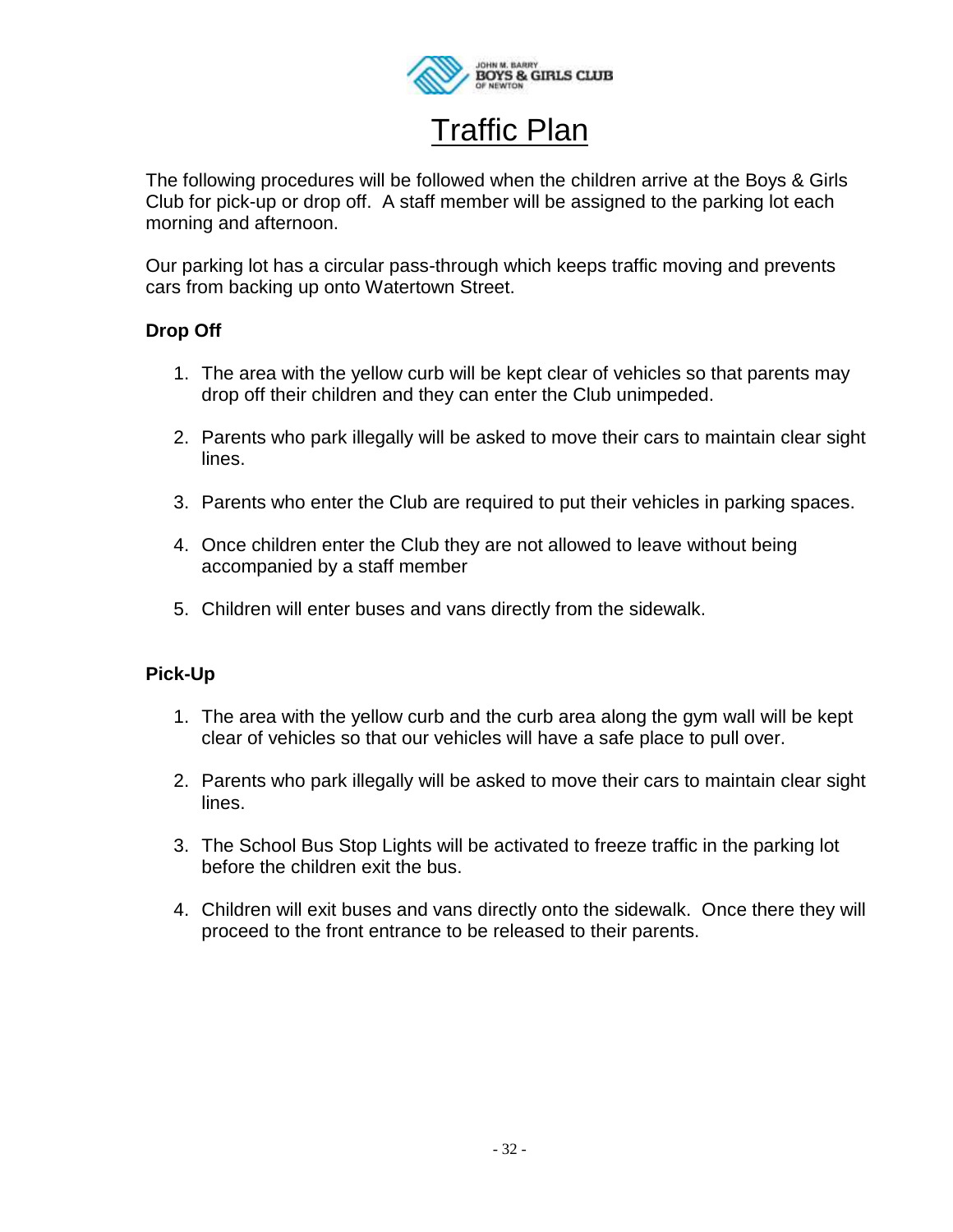

## **Water Safety Plans**

#### General Procedure

Before campers enter the water the staff will form a rectangle with staff members at each corner and on all 4 sides to establish the designated swimming area. One staff member may be assigned to watch the beach area. Staff members will face inward and keep their eyes on the children at all times. Campers will go no deeper than their chest area (as defined by their nipples) unless given special permission and strict supervision by a staff member.

#### Buddy System For Safety

Before campers enter the water, each one is assigned a buddy. Periodically a "Buddy-Check" will be called by the Club staff or resident life guards at which time all campers will grasp the hand of their buddy and raise it above the water.

#### Swim Ability Testing

.

The following procedure will be used in pool areas and at lakes where the children may have access to water that is over their heads. In these cases the shallowest depth will be determined by a staff member and those who are not tall enough to keep their heads above water are removed from the camp and sent to an alternative area (most likely a "kiddy pool"). Those who will have access to an area where the water is over their heads will have to pass a swim ability test. The following procedure will be used:

- 1. A testing area will be identified that requires campers to swim a minimum distance of 30 feet unassisted.
- 2. A minimum of 1 staff member will be posted on each side of the test area and an additional person will be posted in the middle.
- 3. The children will be asked by the testing staff member to enter the water by jumping or diving in groups of 3.
- 4. The children will swim overhand stroke the entire length of the test area without stopping and without assistance from anyone.
- 5. The receiving staff member will evaluate the camper's swimming ability paying special attention to their stroke, their ability to swim straight, and their level of confidence.
- 6. The camper will be informed of their pass/fail status. Those who pass will be assigned a buddy and must remain in the designated area during the entire swim period. Those who fail will be given feedback on what they can do to improve before being escorted to the shallow area and assigned a new buddy.